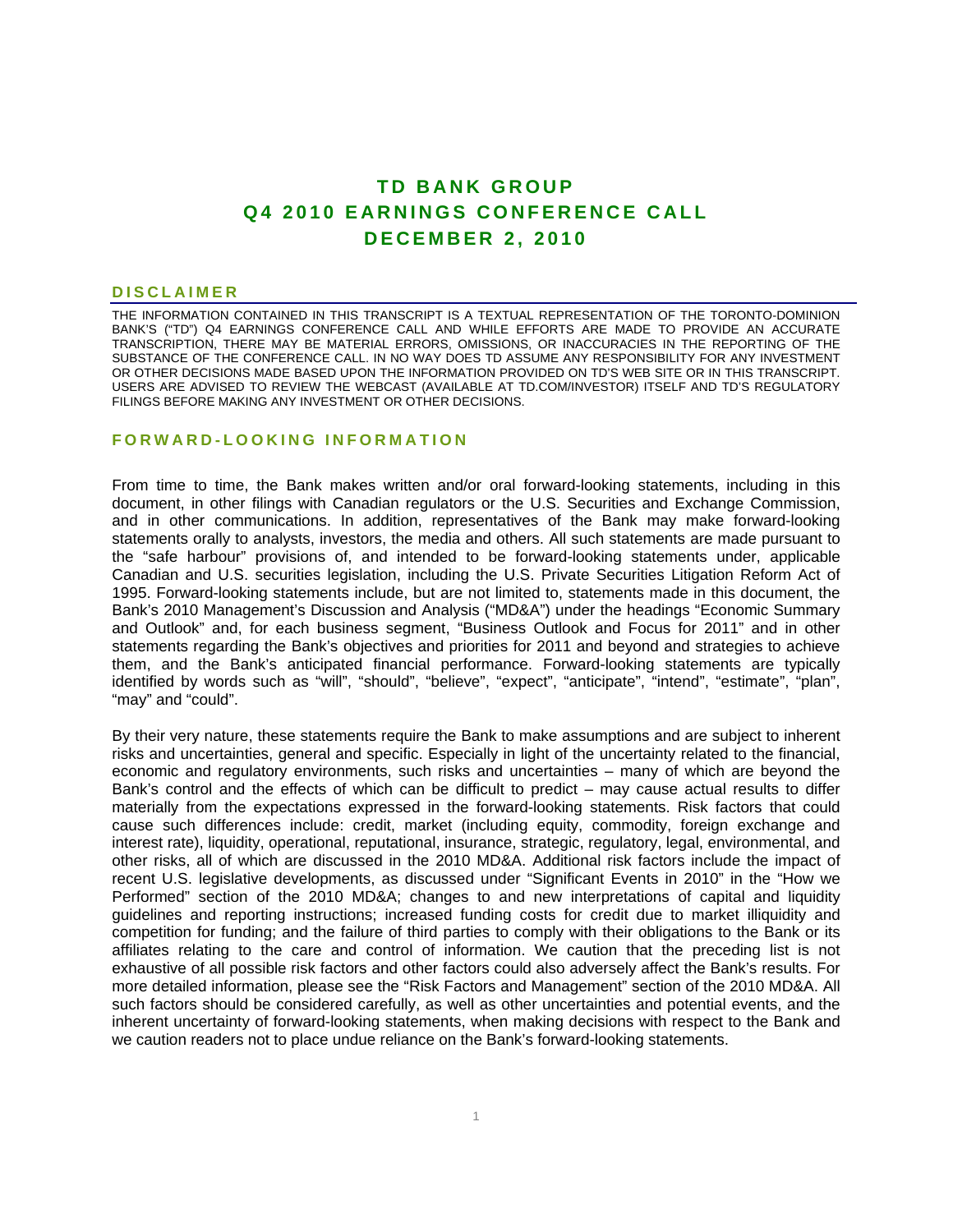Material economic assumptions underlying the forward-looking statements contained in this document are set out in the 2010 MD&A under the headings "Economic Summary and Outlook" and, for each business segment, "Business Outlook and Focus for 2011", as updated in subsequently filed quarterly Reports to Shareholders.

Any forward-looking statements contained in this document represent the views of management only as of the date hereof and are presented for the purpose of assisting the Bank's shareholders and analysts in understanding the Bank's financial position, objectives and priorities and anticipated financial performance as at and for the periods ended on the dates presented, and may not be appropriate for other purposes. The Bank does not undertake to update any forward-looking statements, whether written or oral, that may be made from time to time by or on its behalf, except as required under applicable securities legislation.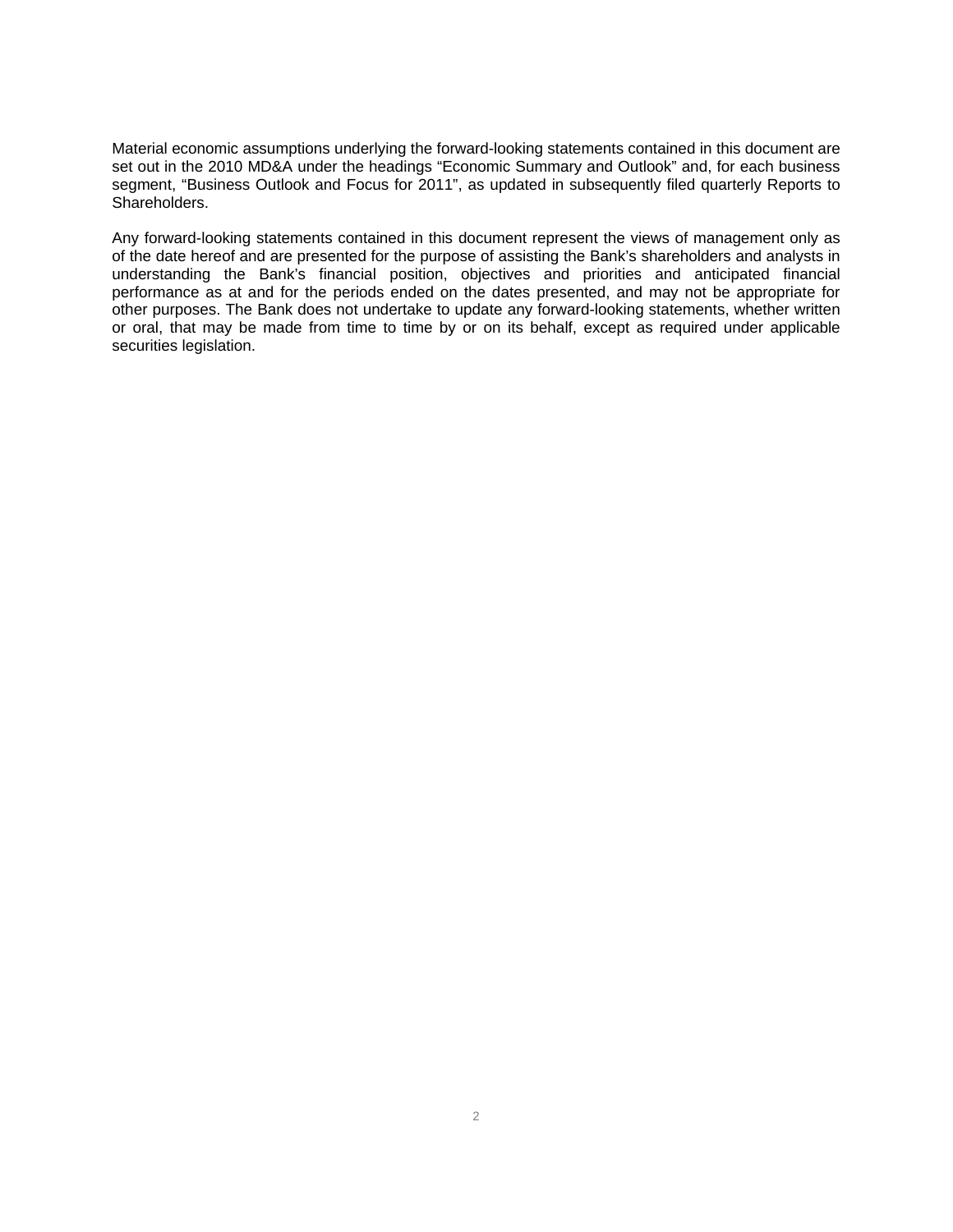# **CORPORATE PARTICIPANTS**

**Mushtak Najarali**  *Toronto Dominion Bank - VP, IR* 

**Ed Clark**  *Toronto Dominion Bank – Group President & CEO* 

**Colleen Johnston**  *Toronto Dominion Bank - CFO & Group Head, Finance* 

**Mark Chauvin**  *Toronto Dominion Bank – Group Head & Chief Risk Officer* 

**Tim Hockey**  *Toronto Dominion Bank - Group Head, Canadian Banking and Insurance* 

**Bharat Masrani**  *Toronto Dominion Bank - Group Head, US P&C Banking* 

**Bob Dorrance**  *Toronto Dominion Bank - Group Head, Wholesale Banking* 

**Mike Pedersen**  *Toronto Dominion Bank - Group Head, Global Wealth Management, Direct Channels, and Corporate Shared Services* 

# **CONFERENCE CALL PARTICIPANTS**

**Michael Goldberg**  *Desjardins Securities - Analyst* 

**John Reucassel**  *BMO Capital Markets - Analyst* 

**Darko Mihelic**  *Cormark Securities - Analyst* 

**Robert Sedran**  *CIBC - Analyst* 

**Steve Theriault**  *Merrill Lynch Canada - Analyst* 

**Gabriel Dechaine**  *Credit suisse - Analyst* 

**Peter Routledge**  *National Bank Financial - Analyst* 

**Sumit Malhotra**  *Macquarie Capital Markets - Analyst* 

**Brian Klock**  *KBW - Analyst* 

**Mario Mendonca**  *Canaccord Genuity - Analyst* 

**Brad Smith**  *Stonecap Securities - Analyst*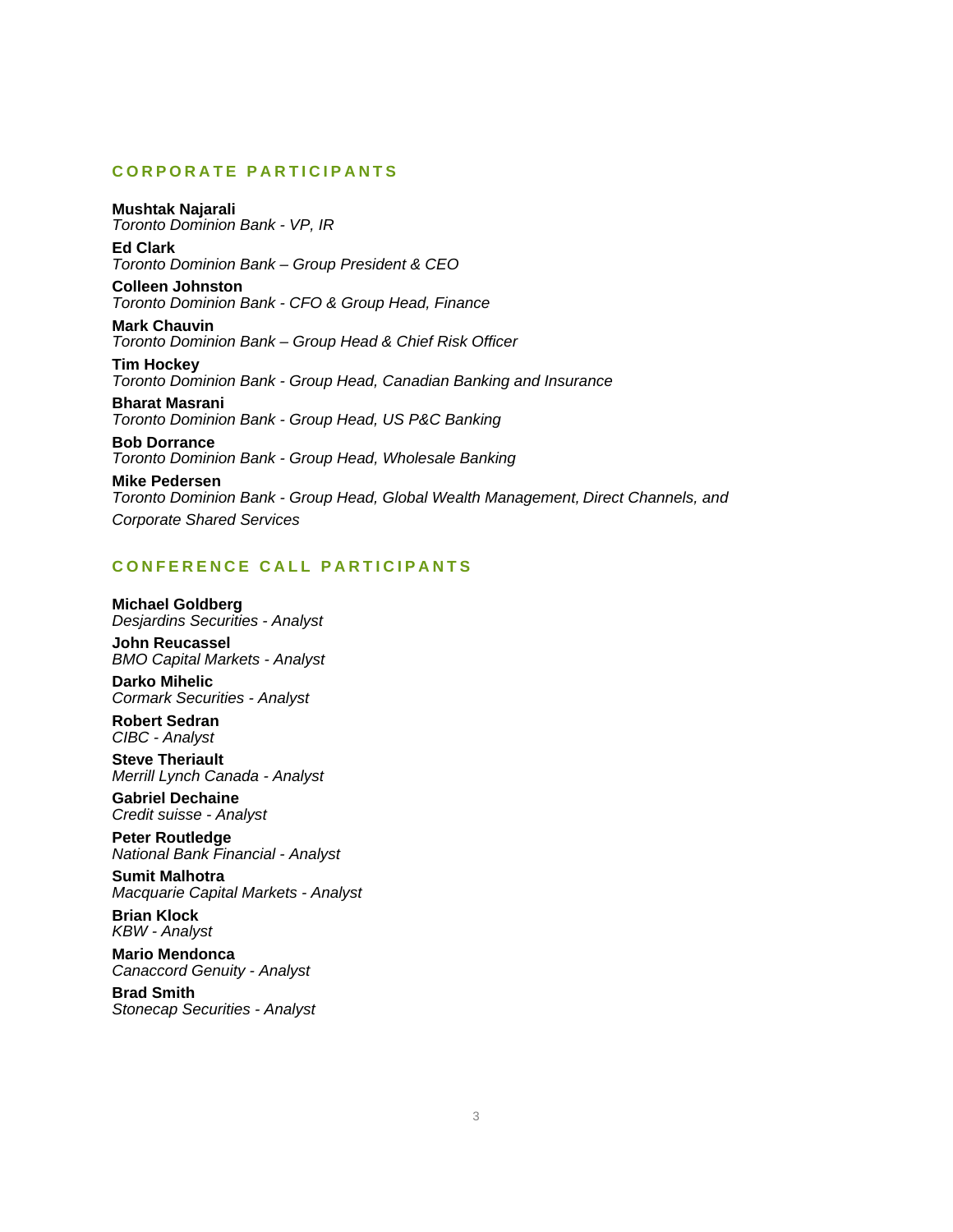### **PRESENTATION**

### **Mushtak Najarali** *- Toronto Dominion Bank - VP, IR*

Good afternoon and welcome to the TD Bank Group 2010 fourth-quarter investor presentation. My name is Mushtak Najarali. I'm the Vice President of Investor Relations at the bank. We will begin today's presentation with strategic remarks by Ed Clark, the Bank's CEO. followed by Colleen Johnston, the Bank's CFO, who will provide an overview of operating results. Mark Chauvin, Chief Risk Officer, will then offer comments on credit quality. Following that, we will entertain questions from those in the room today and also from prequalified analysts and investors over the phone. Also present today to answer your questions are Bob Dorrance, Group Head Wholesale Banking; Tim Hockey, Group Head Canadian Banking and Insurance; Bharat Masrani, Group Head US P&C Banking; and Mike Pedersen, Group Head Global Wealth Management, Direct Channels and Corporate Shared Services.

Please turn to slide two. At this time I would like to caution our listeners that this presentation contains forward-looking statements, and there are risks that actual results could differ materially from what is discussed. Any forward-looking statements contained in the presentation represent the views of management and are presented for the purpose of assisting the bank's shareholders and analysts in understanding the bank's financial position, objectives and priorities, and anticipated financial performance, and may not be appropriate for other purposes. Certain material factors or assumptions were applied in making these forward-looking statements. For additional information on these factors and assumptions, please see our 2010 MD&A on TD.com.

With that, let me turn the presentation over to Ed.

#### **Ed Clark** *- Toronto Dominion Bank - Group President & CEO*

Thank you, Mushtak, and thanks everyone for joining us today. Colleen is going to be up shortly to discuss our fourth-quarter results in greater detail. What I like to do is start by sharing my thoughts on the quarter and the year and then provide some thoughts on how we think 2011 is shaping up.

This quarter marked a good finish to what was obviously a great year for TD with our outstanding retail franchises leading the way. Total adjusted retail earnings were CAD1.2 billion, up 22% over last year. Both our Canadian and US Personal and Commercial businesses delivered double-digit growth versus last year, and our wholesale bank delivered another strong quarter. Overall this was a strong performance compared to last year, despite the ongoing economic uncertainty.

That said, there were a few items this quarter that investors and analysts could not have foreseen. Expenses in both our Canadian P&C and corporate segments were higher this quarter, and Colleen will provide some context on this later. On a fundamental basis, our underlying results were in line with our expectations and were not dissimilar to last quarter.

I also want to briefly comment on a business decision we made this quarter. We reached an agreement with the Canada Revenue Agency that provides resolution to a number of previously discontinued wholesale banking strategies that had been reassessed by the CRA. This agreement resulted in CAD\$121 million income tax expense for the quarter. I'm pleased with this outcome. It is consistent with our approach of focusing on our core franchise business.

So now let me look back on 2010 in a bit more detail. It was clearly a year of significant growth for us despite the weak economy, low interest rates and an increasingly complex regulatory environment. Total adjusted earnings crossed the CAD\$5 billion mark for the first time. Our retail operations had record adjusted earnings of CAD\$4.8 billion, solidifying our position as a top-tier North American retail bank. Adjusted earnings-per-share rose 8% and are back to the record levels that we saw in 2007. That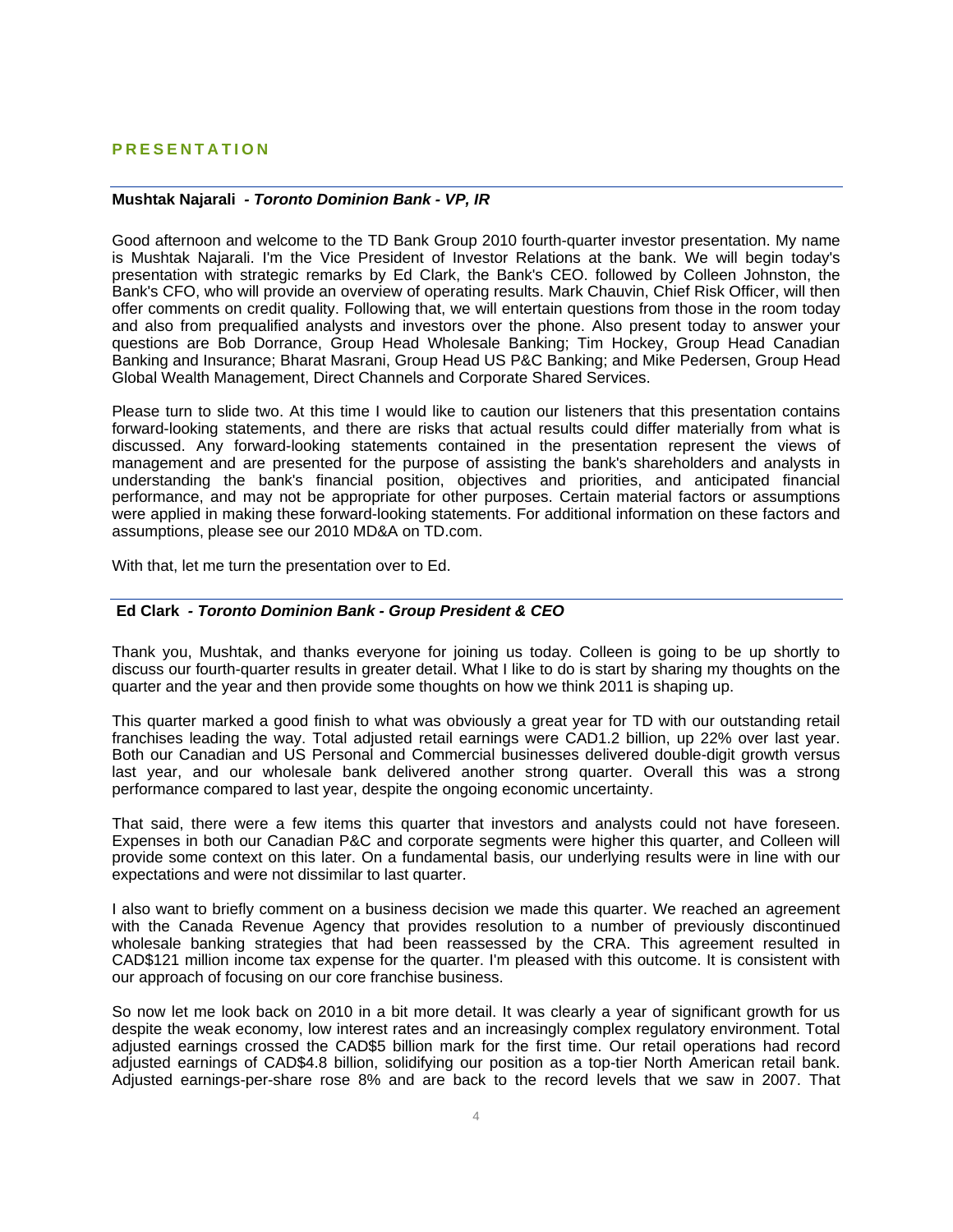achievement is even more impressive when you consider that our share count is significantly higher, driven by shares that were issued during the economic downturn and through acquisitions.

All of our franchises made strong contributions this year. TD Canada Trust had an outstanding year filled with records and industry recognition. TD Canada Trust is recognized as the leader in delivering customer service and convenience. With the introduction of seven-day banking at over 25% of our network, we continued to show our commitment to our customers and to our business model. At the same time, TD Canada Trust is a spectacular business success. In the last 10 years, it has proved to be a premier retail franchise with a tremendous growth story, and in 2010 it again produced record earnings.

Our Global Wealth Management segment had strong momentum all year long supported by improving equity markets. Earnings are now almost back to the 2008 levels. We continue to do a great job of gathering assets as we finished the year in the number two spot in long-term mutual fund sales in the industry.

We also continue to extend our leadership in the online area. We recently introduced a global trading platform which allows our clients to trade on multiple exchanges into multiple currencies. TD Bank, America's Most Convenient Bank, surpassed the US\$1 billion in adjusted earnings, a great milestone for our US team. We delivered strong organic growth with the opening of 32 new stores. We grew deposits and continued to support our customers through lending. And, as a result, we have taken market share.

We have also grown our footprint by 23% with some key acquisitions. We like what we have seen so far from these recent additions to our franchise. We have the scale we need to compete. We will continue to grow our earnings while we navigate through the economic and regulatory headwinds that exist in the United States.

After a record year in 2009, the wholesale team delivered another impressive year ahead, frankly, of our expectations with almost CAD\$1 billion in adjusted earnings. This is a great testament to our clientfocused strategy. This strong performance was achieved despite the tougher operating environment.

The year reflects our philosophy, which remains the same -- invest in the businesses, run simple and transparent strategies, and focus on growth without going out the risk curve. Our success was recently recognized by Euromoney when the magazine named TD the best bank in North America for the second consecutive year.

Recently two great TD leaders have moved into advisory roles where we can continue to tap into their knowledge and wisdom. I want to thank Bernie Dorval who headed TD Insurance, and Bill Hatanaka, who headed Global Wealth Management, for their great contributions. I look forward to getting advice from them in the future.

As in the past, this great year was underpinned by TD's more than 81,000 employees who worked tirelessly to make it all happen. In a year filled with challenges and uncertainty, our team came through for our customers and our shareholders. I am very proud of everyone's contribution bank-wide and want to thank all of them on behalf of the board and the senior executive team.

Our focus on customers and clients really proves you can grow your franchise, take market share and deliver a premium growth platform despite a tough macroeconomic environment. When we look at 2011 we think it is pretty clear that the challenges and uncertainties will be continuing themes. The global economy is on the mend, thanks in large part to the swift and coordinated actions of governments and central banks around the world. But there are still major structural issues that remain unresolved, and the recovery has been sluggish. Challenges such as the US housing crisis and global trade in balances are undermining investors and consumer confidence about the future.

They are also acting as a drag on recovery. Everyone's eyes are drawn to the macroeconomic environment, which continues to be weak and uncertain. Compared to our quarter ago, our outlook for the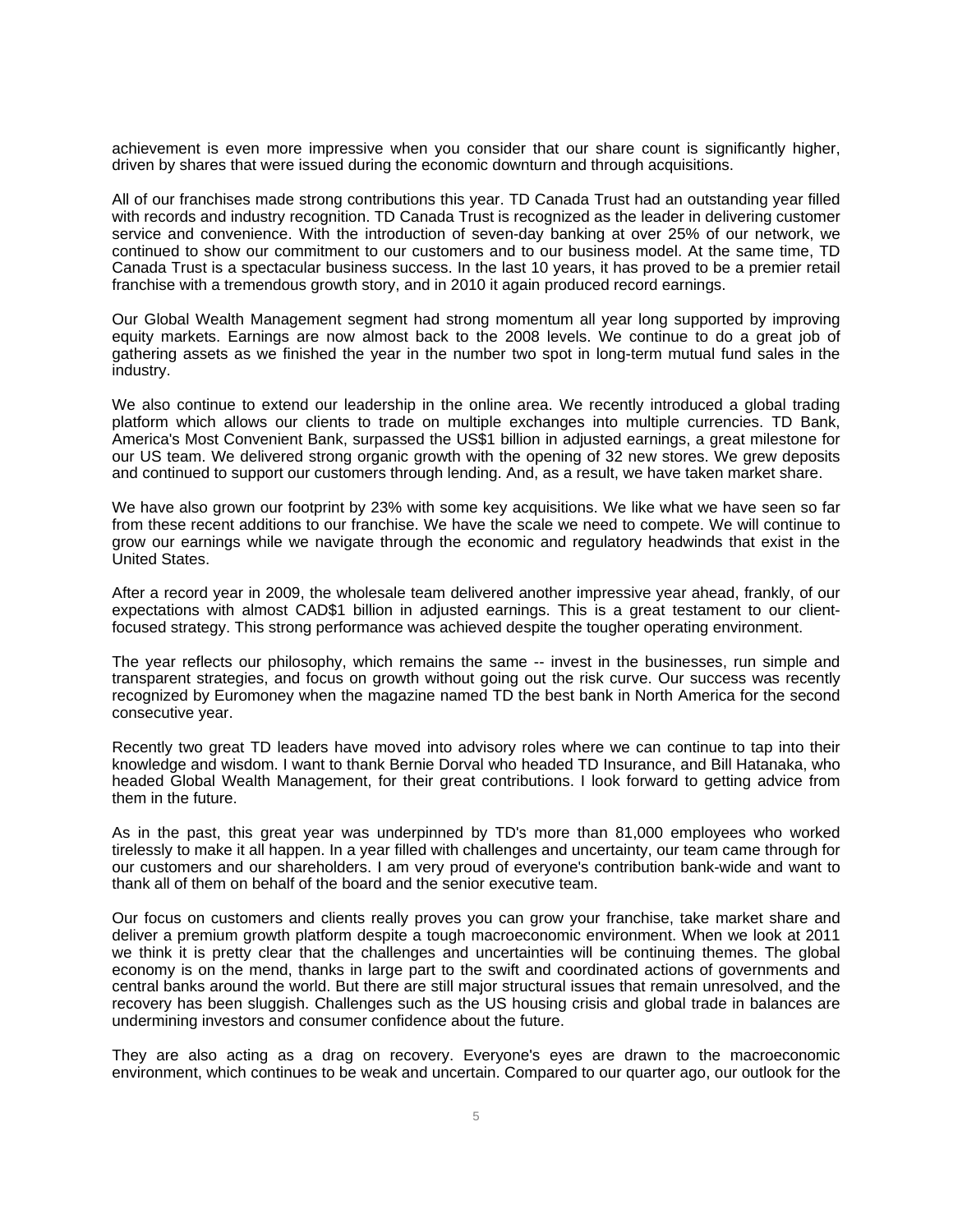global economy has become more negative, largely because of the debt crisis affecting much of Europe. We have said before we are not worried about direct sovereign risk to TD. But what makes us cautious is the potential impact of this crisis on the global economic recovery. However, on the ground at the operational level, our businesses and our clients are telling us conditions are actually improving. Still most expect interest rates to remain low. At the same time, we don't expect declining PCLs to provide the same degree of tailwind that we saw in 2010.

We are also facing a cooler housing market in Canada and the impact of new regulations in the United States, which have already impacted our fee-based revenue. But despite all this doom and gloom, I have to tell you that our outlook for 2011 has not become more negative. As I said, our on the ground view if anything is actually more positive. I'm confident that we have the team, the experience and the strategy in place to manage through these challenges and continue to outperform.

Let me say a few words about the proposed capital and liquidity rules as I know they are on your mind. Let me start with liquidity. As you know, we have always been very prudent in managing our liquidity. We can easily meet the proposed rules immediately.

As for capital, there are many moving parts, and so we cannot actually give you precise estimates until we get clarity on certain items. But I can tell you a few things.

We have a strong capital position at 12.2% today and a proven ability to generate capital from our operating businesses. We will increase dividends in line with earnings growth over time, and I will come back to that issue.

The new market risk rules come into effect at the end of December 2011. Our market risk is expected to be 3 to 4 times the current level of CAD\$4.5 billion. Our move to Basel II in the United States is a positive factor for us, while the move to IFRS will have a negative impact. Both numbers unfortunately are still preliminary, and we cannot be more precise.

Our risk weighted assets will increase due largely to the counterparty credit risk RWA that is related to derivative counterparties. Again, there are still some relevant details to be finalized before we can confidently comment on the impact.

What we do know is that deductions for substantial investments will impact TD due to the size of our TD Ameritrade investment. We will get some basket relief for the deductions, which grow as the tangible common equity grows. We presently disclose all the items that you need to reasonably calculate the impact on this front.

What's important to keep in mind here is that, even if we use conservative estimates for all the moving parts, we feel very confident that we will not need to issue capital in order to meet the proposed rules. The real question is how much excess capital we will have. We need more clarity on the final rules and guidelines before we can be definitive about the exact amount.

But I know there is another issue that investors and analysts would like for us to address. Can we meet the proposed rules in 2013 without the benefit of the phase-in deductions? The fact that we can meet that test -- and we can -- does not mean we should tell you that we will. We don't think the industry should be working towards a higher level of capital standard than agreed to in the proposed rules. Canadian banks are already well capitalized, have strong organic growth engines, and have already displayed the ability to manage through a major economic crisis. Ultimately it is not in the best interest of investors for us to hold all of this excess capital and not benefit from the globally approved phase-in of deductions. Clearly holding all of that capital upfront would have a negative impact on shareholder returns.

It would also not be helpful from a public policy perspective if the industry led an arms race to selfimposed guidelines more severe than the current proposed rules. There is a real risk that by pushing on this target the industry will force regulators to adopt this as a new target. While it may feel good to state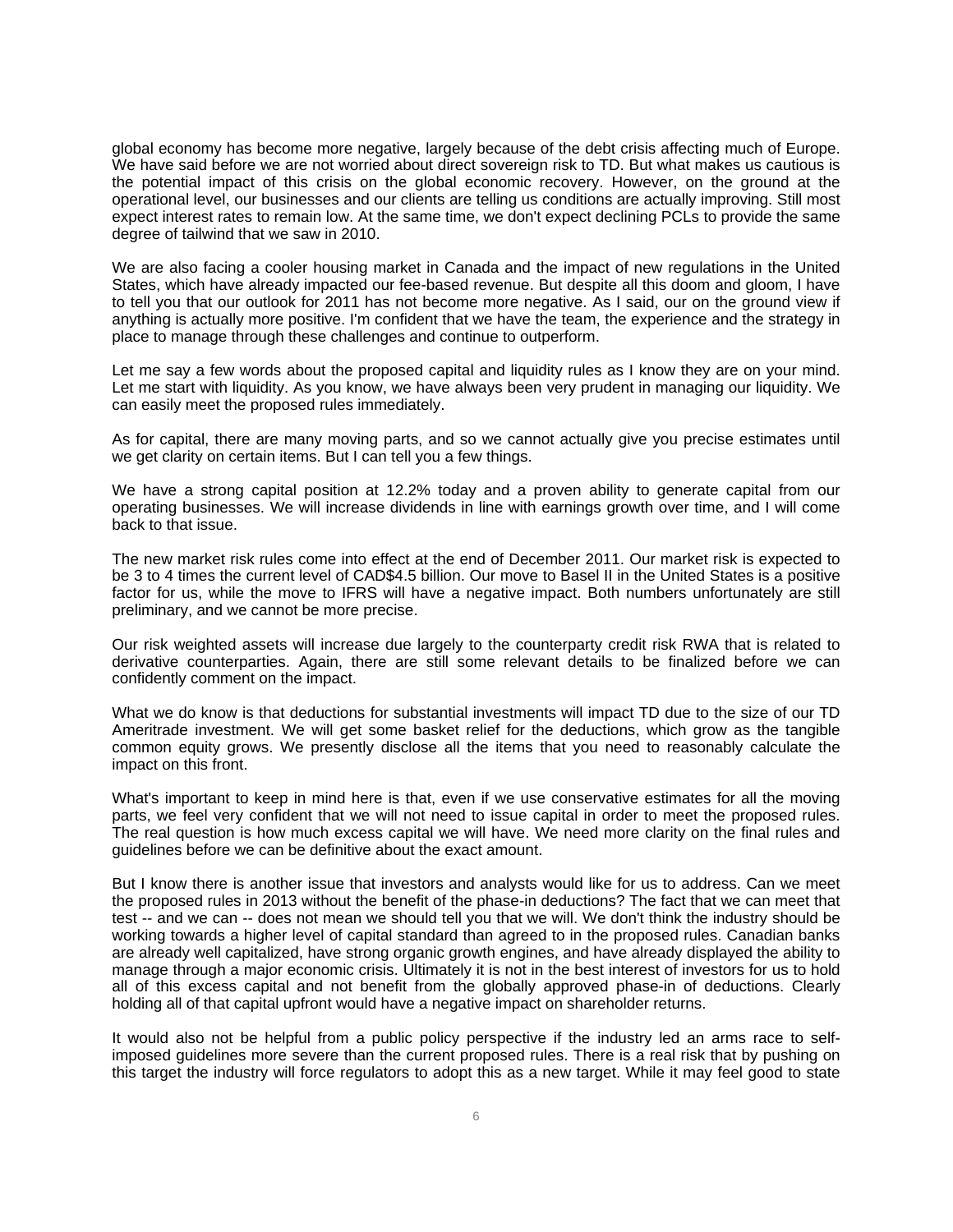the obvious, that clearly Canadian banks could go faster towards these rules than European banks, is it really helpful today to solving the issues that exist in Europe to unilaterally have Canada declare a higher test than the carefully negotiated balanced solution that we now have.

In addition, from a North American perspective, it is hard for me to see the advantage of over-capitalizing our banking system. This will come at the cost of reducing our ability to support loan growth or alternatively buying franchises like South Financial Riverside where we have been able to unlock the lending arms of these institutions to better support their customers and clients.

Finally, as I said, I want to reiterate that our dividend policy is linked to the board's outlook on long-term sustainable earnings rather than on capital levels. As we have said before, we hope to be in a better position to give you some guidance during our first-quarter 2011 earnings call.

2011 will definitely be a challenging and uncertain year, but in a sense we have all become used to that. We have continued to deliver sustainable long-term growth and have consistently proved that our strategy of focusing on high quality, reliable, lower risk retail earnings is the right one. And we remain committed to delivering 7% to 10% adjusted EPS growth -- delivering our 7% to 10% adjusted EPS growth target over the medium term as we have done in the past. As to 2011, we expect that we can at least meet this goal.

With that, let me wrap up. We had a good quarter, which capped off a great year. Our Canadian P&C business performed extremely well, even as we seen a moderation of volume growth. Our US P&C business delivered strong results despite macroeconomic and regulatory challenges. I'm confident we have built a competitive US growth platform that is focused on long-term profitability. Wholesale delivered strong results that, frankly, surpassed our expectations, and wealth management is continuing to build on its momentum. I am truly proud of TD and its many successes in 2010, and we are looking forward to good results in 2011.

So now let me turn this over to Colleen.

### **Colleen Johnston** *- Toronto Dominion Bank - CFO & Group Head, Finance*

Thanks, Ed, and good afternoon. Let's start with the full-year review.

Please turn to slide three. 2010 total bank adjusted net income was CAD\$5.2 billion, up 11% from last year, and adjusted EPS was CAD\$5.77, up 8% year over year. Our 2010 results are a testament to the franchise earnings power of our retail businesses in both Canada and the United States. In total, our retail businesses delivered total adjusted earnings of CAD\$4.8 billion, up 20% over 2009 and a new record. Retail earnings were 83% of total bank earnings.

TD Canada Trust had a record year right across the board, delivering CAD\$3.1 billion in earnings, up 25% over 2009. Revenue growth was strong at 10%. Volume growth was excellent. We took market share. The margin was stable, and we had 6 points of operating leverage while investing in the business. Credit losses declined. Another excellent year for TD Canada Trust.

A strong year for Wealth Management. Our Canadian retail business delivered CAD\$447 million in earnings, up 30% from last year. Revenue growth was strong at 11%, operating leverage was good at 4 points, and assets continue to grow through new client assets and better markets.

US P&C finished the year on a high note, delivering over US\$1 billion in earnings, up 29%. Despite regulatory changes and a tough economy, we saw a 13% revenue growth and improved credit losses. We added 245 high quality branches to our US footprint this year through acquisitions and de novo growth.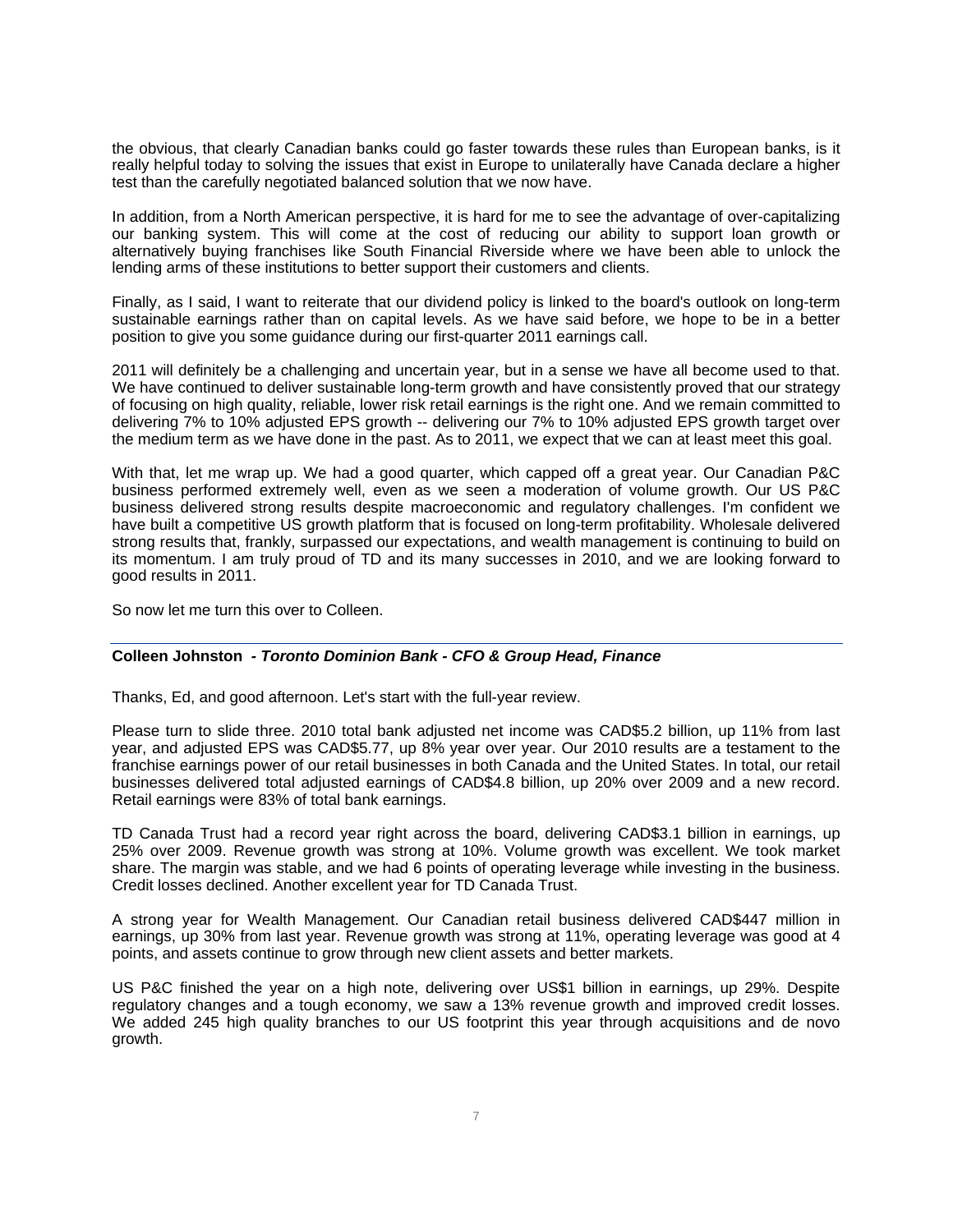Wholesale Banking had a very strong year with earnings of almost CAD\$1 billion, down 13% from the record performance we saw in 2009. We posted another year of 30% plus return on invested capital.

Corporate segment loss was CAD\$537 million on an adjusted basis up 35% from 2009, mainly due to higher unallocated corporate expenses. Tier 1 capital ratio continues to be strong at 12.2% and was up 90 basis points due to strong retained earnings growth.

Looking back to our performance this year, here are some of the things that come to mind. We had very strong topline growth and 4% operating leverage for the bank, excluding wholesale. The credit environment has improved, and our adjusted credit losses declined CAD\$540 million or 24% compared to last year. These improvements were partially offset by a few items. First, our wholesale earnings normalized in line with our expectations. Second, our results were negatively impacted by a higher effective tax rate compared to last year due to declining benefits from our tax structures and lower favorable tax adjustments.

Finally, the strengthening of the Canadian dollar reduced earnings by CAD\$171 million or CAD\$0.20 per share. Overall we are very pleased with the year.

Please turn to slide four. Q4 2010 highlights. Total bank adjusted net income of CAD\$1,260,000, down 3% from last quarter and 4% compared to Q4 of 2009. Adjusted diluted EPS for the quarter CAD\$1.38 down 3% over last quarter and down 5% over last year. The key highlight this quarter was yet another strong performance in our retail businesses, which contributed CAD\$1.2 billion in adjusted earnings, up 22% from last year. Both our Canadian and US retail businesses delivered double-digit growth compared to last year.

Credit quality was generally stable in the quarter, but PCLs increased quarter over quarter in wholesale and in US P&C. The wholesale segment delivered a strong quarter, adjusted net income of CAD\$216 million, down 42% over Q4 of last year, but up 21% from last quarter. The corporate segment loss declined by CAD\$19 million compared to last quarter, but increased by CAD\$109 million compared to last year. Tier 1 capital ratio of 12.2% was down 30 basis points from last quarter, mainly due to the closing of the South Financial transaction, partially offset by retained earnings growth.

Please turn to slide six. Reported net income of CAD\$994 million or CAD\$1.07 per share, adjusted net income of CAD\$1,260,000 or CAD\$1.38 per share. The difference between reported and adjusted results was due to five items of note, four of which you have seen before.

As Ed noted earlier, the last item of note relates to an agreement we reached with the Canada Revenue Agency, which resulted in a CAD\$121 million tax charge for the quarter. This agreement reflects a business decision to resolve certain wholesale tax exposures related primarily to previously discontinued strategies.

Please turn to slide seven. Canadian P&C. Net income of CAD\$773 million, up 24% from last year and down 8% from last quarter's record performance.

Highlights. Revenue up 10% over last year, primarily due to strong volume growth in real estate secured lending, financing services, personal and business deposits and insurance. Compared to last year, real estate secured lending volume was up 10%, and consumer loans were up 11%. Commercial loan volume increased 5%, personal deposits increased by 5%, while business deposit volume was up 12%.

We are starting to see rates of loan growth moderate, but overall growth was still 9% this quarter. This marks the first time in 15 quarters where loan growth was below 10% on a year-over-year basis. Revenue was relatively flat compared to last quarter. Compared to last year, the margin was up 3 basis points to 291 as higher margins and real estate secured lending were partially offset by margin compression in deposits and lower mortgage breakage revenue. Margin was stable compared to last quarter.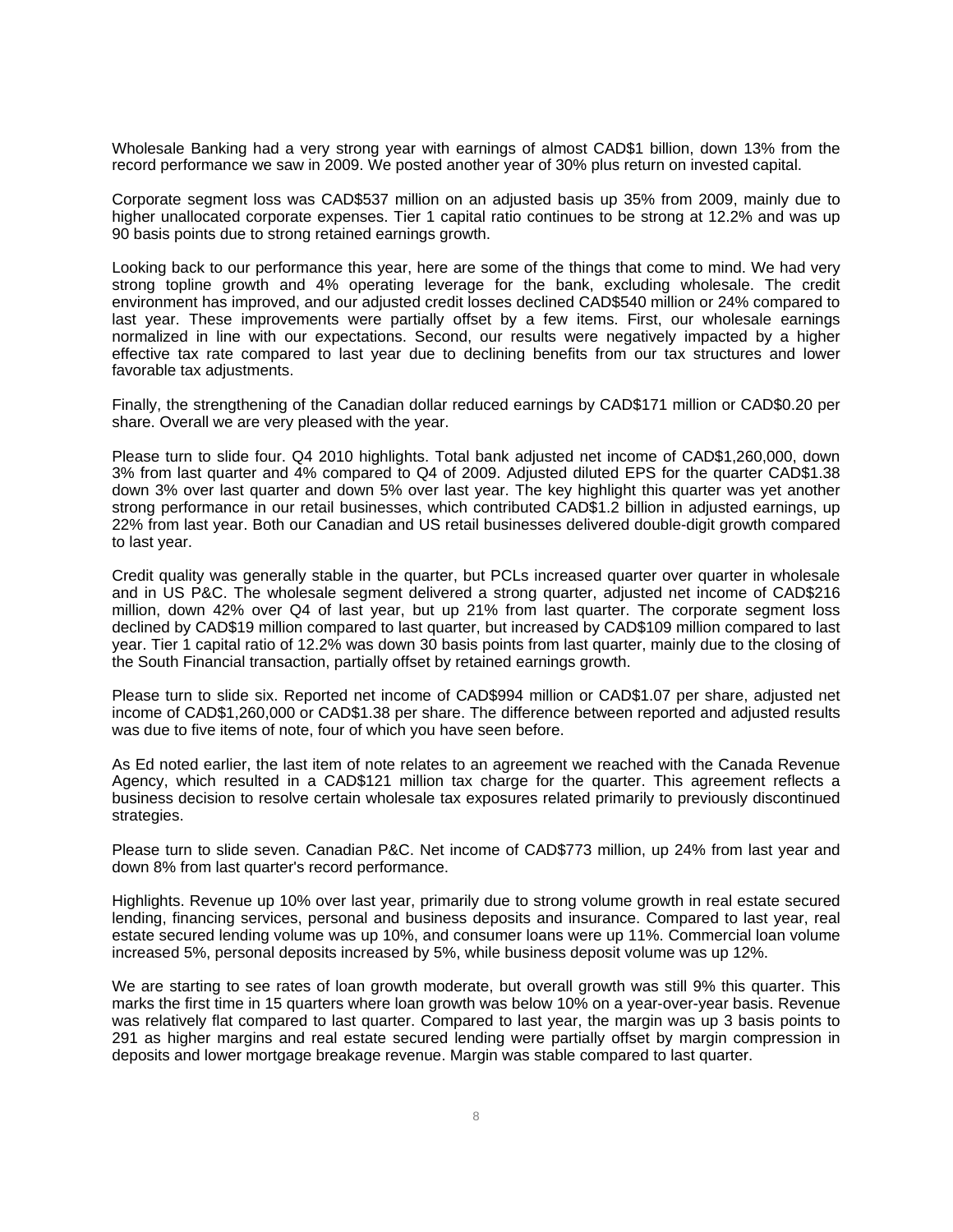Insurance revenue was up compared to last year due to robust client and premium revenue growth. Strong underlying business growth, combined with improving margins, will improve momentum in this business going forward.

Provision for credit losses. CAD\$239 million, down 24% from last year, mainly due to better credit conditions resulting from an improving economic and employment environment. PCLs were flat to last quarter. Business banking loan losses were CAD\$18 million this quarter, down 47% from last year. Expenses were up 9% compared to last year and last quarter. The expense increase versus last quarter was largely due to project-related costs, including a project cancellation and the timing of business investment initiatives. In a few minutes, I will talk about our outlook on expenses.

Going forward we still expect strong bottom-line growth, but not at the same rate we saw this year. Overall a strong quarter for TD Canada Trust.

Please turn to slide eight, global wealth management, which excludes TD Ameritrade, net income of CAD\$118 million, up 22% from last year and up 1% sequentially. We have seen improving performance in this business for a seventh straight quarter. Year-over-year higher earnings were largely driven by fee revenue from higher client assets and increased net interest margin.

Revenue of CAD\$639 million increased CAD\$52 million or 9% from the prior year, primarily due to higher assets which drove strong fee-based revenue growth in the advice based and asset management businesses. Expenses of CAD\$468 million increased 5% from last year, primarily due to higher variable compensation and trailer fees driven by increased revenue from higher asset levels and higher investment to support business growth.

TD Ameritrade contributed CAD\$33 million to TD this quarter, down 44% from last year and 47% from last quarter. The year-over-year decrease was primarily due to the lower earnings at TD Ameritrade and the translation of effect of a stronger Canadian dollar. On the whole, a solid performance from global wealth.

Please turn to slide nine. US Personal and Commercial bank. In US dollars, adjusted net income of \$275 million for the quarter, up 40% from last year and flat sequentially. The US P&C segment continued its strong performance, despite the lingering headwinds in the US economy. The operating returns in this business continue to be strong at over 26% this quarter. Revenues of \$1.2 billion were up 14%. Excluding the impact of acquisitions, revenue growth was 8% compared to last year, driven by growth in loan and deposit volumes and wider product spreads. Again, excluding acquisitions, revenue was down 3% compared to last quarter, mainly due to the impact of Regulation E on fee revenue, which came in in the range of \$40 million to \$50 million as expected.

Compared with the fourth quarter last year, average loan volumes were up 11% -- or sorry, 13%, and deposits were up 17%. Excluding acquisitions and TD Ameritrade deposits, loan volumes were up 6%, and core deposits were up 8%.

Despite -- sorry, deposit growth has been driven by maturing stores and store optimization initiatives. Volume growth compares very favorably to our peers in the United States.

Expenses. Excluding the impact of the acquisitions, adjusted expenses were up 7% compared to last year due to new store expenses and investments in infrastructure, and expenses were relatively flat compared to last quarter.

Provision for credit losses. Down 29% compared to last year, but up 13% sequentially. Mark will talk more about the sequential increase we saw in debt securities classified as loans.

Margin on average earning assets increased by 3 basis points to 350 compared with the prior quarter, primarily due to higher loan spreads. On the whole, another strong quarter in US P&C given the tough operating environment.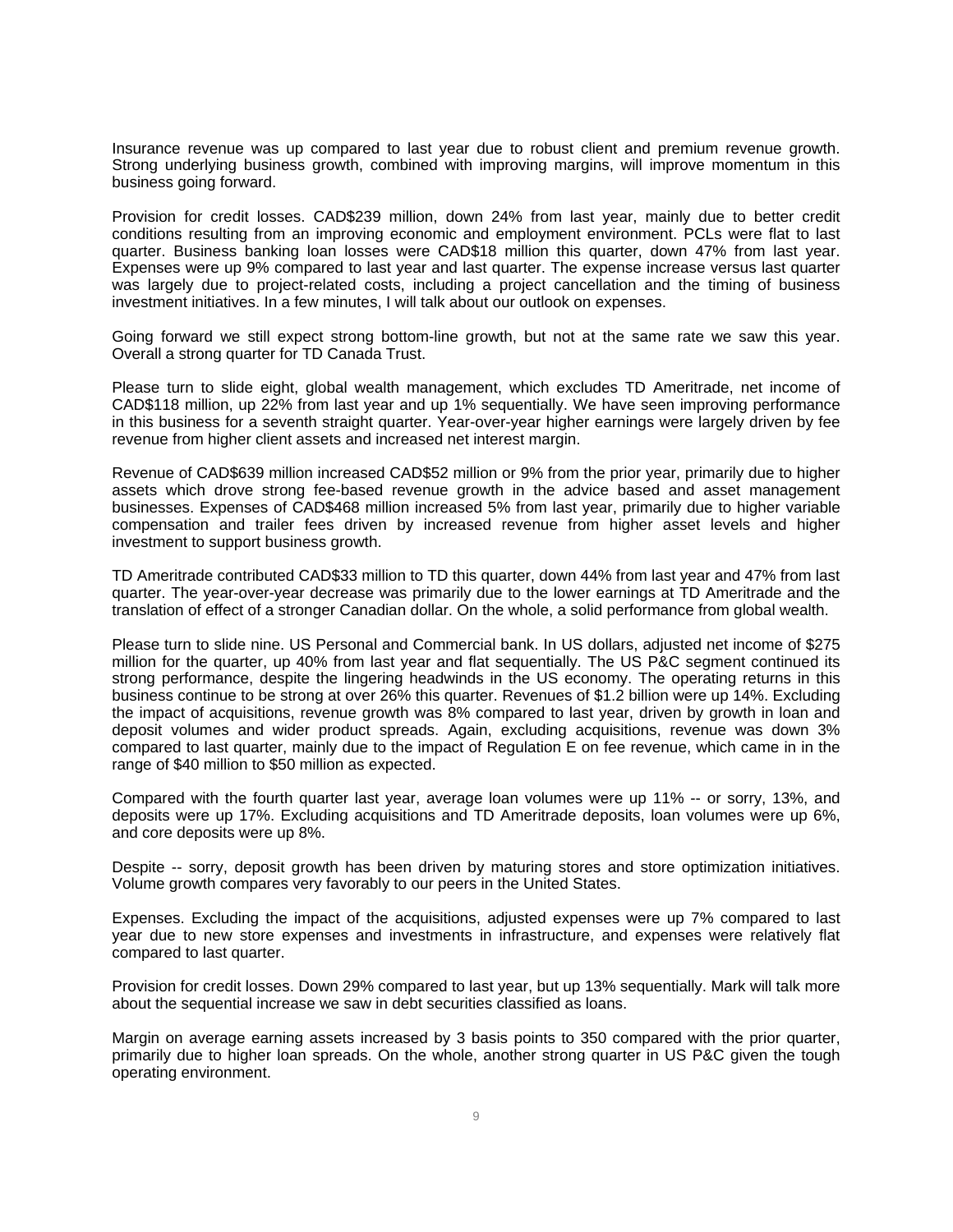Please turn to slide 10, wholesale. Adjusted net income of CAD\$216 million, a strong performance for the period. Results were down 42% from last year, but up 21% from last quarter. Last year's results reflected very strong broad-based performance driven by the unprecedented rate of recovery of the global financial system, improving asset valuations and market liquidity. We did expect normalization in the operating environment, which we have been seeing for the past couple of quarters.

During the current quarter, credit spreads tightened, which drove improved credit valuations as compared to losses in the prior quarter where concern over European sovereign debt dampened the markets.

Provision for credit losses. PCL for the quarter was CAD\$39 million higher than the prior quarter. We had a single merchant banking loss this quarter, whereas last quarter we saw net recoveries.

Expenses. Compared to last year, expenses were down 7%, mainly due to lower variable compensation that was partially offset by higher operating costs related to investment in risk and controlled infrastructure. Overall wholesale results in the second half of the year returned to more normalized levels and are more reflective of what we expect to see going forward.

Please turn to slide 11. On an adjusted basis, the corporate segment posted a loss of CAD\$163 million compared with a loss of CAD\$54 million last year. Compared to the same quarter last year, the segment had an increased loss due to higher net corporate expenses and the impact of favorable tax-related items last year, partially offset by favorable hedging and treasury activity this quarter.

I want to pause for a minute and comment specifically on the topic of expenses this quarter. You will note that total bank Q4 adjusted expenses were up CAD\$278 million or 10% compared to last quarter. While it's normal to see a sequential increase in fourth-quarter expenses, this year we are seeing a larger increase, mainly in the Canadian P&C and corporate segment. Canadian P&C costs were up CAD\$109 million over last quarter, due in part to unusual items that included costs related to a project cancellation and a depreciation accounting change. The remaining increase was due to timing of marketing and other project-related costs where spend was higher this quarter.

Corporate segment expenses increased by CAD\$127 million over last quarter. We recognized a CAD\$22 million after-tax charge related to a write-down in Symcor, the back-office check processor owned equally by TD, RBC and BMO. The remainder of the increase was due to elevated risks and control-related costs, higher project spend, and timing of allocations to our businesses. We have included a slide on expenses in the appendix in case you want more detail.

Let me comment on our outlook for expenses. Our 2011 plan calls for more moderate levels of expense growth, given some softening of topline growth. Excluding wholesale, our operating leverage was greater than 3% in 2010. We expect that number will still be positive but somewhat lower in 2011.

With that, I will turn the presentation over to Mark.

#### **Mark Chauvin** *- Toronto Dominion Bank – Group Head & Chief Risk Officer*

Thank you, Colleen, and good afternoon, everyone.

Please turn to slide 12. Similar to last quarter, I will limit my comments to highlights of our credit performance and a brief update on our debt securities portfolio. The detailed credit slides continue to be provided in the appendix.

I would like to remind you that the information provided is presented on a credit portfolio basis versus the financial results which are presented on a business segment basis. The primary difference is the inclusion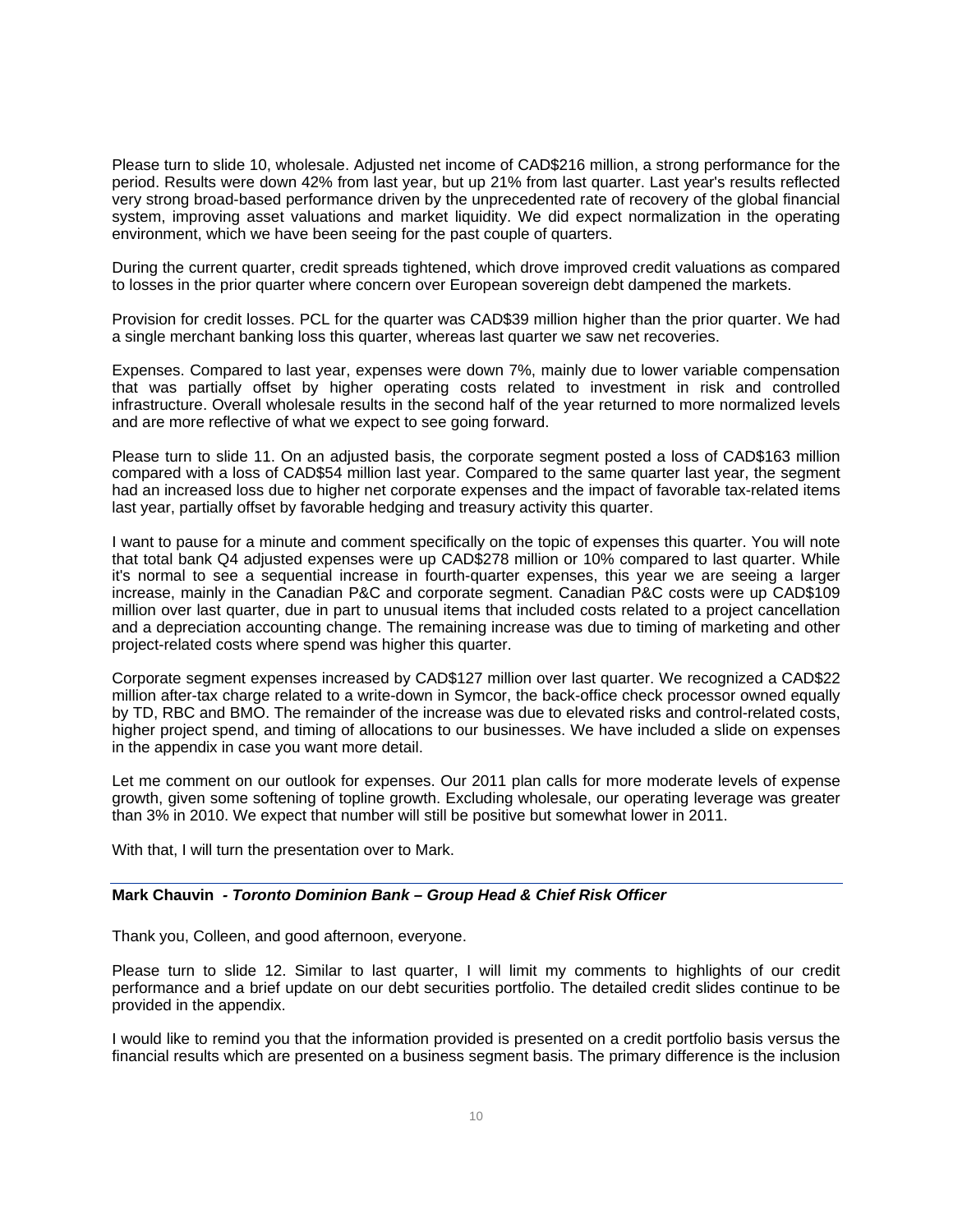of US credit cards in the US credit portfolio. As in the past, we have excluded the impact of the debt securities classified as loans to provide a clearer picture of US credit portfolio performance.

Please note that the CAD\$1.9 billion in FDIC-covered loans are not captured in any other credit metrics included in this credit review. Overall credit performance was stable in the quarter and in line with our expectations. Credit performance in the Canadian portfolios remain strong with nothing material to report.

The US P&C portfolio continued to perform well within our expectations given recent and current economic conditions. Default and loss rates across the US personal portfolio were stable relative to the third quarter. The volume growth is concentrated in higher quality areas as we continue to benefit from mortgage refinancings. Gross impaired loans increased due to a small number of larger loans. The increase in non-residential commercial real estate was partially offset by a decrease in residential commercial real estate. The increase noted during the quarter is not considered to represent a trend or reason for concern.

We have reviewed the mortgage foreclosure issue facing many major US banks and do not believe it will have a material impact on our businesses. We are seeing some encouraging signs in new commercial credit originations in both Canada and the US. Assuming we don't experience renewed economic deterioration, we expect to see continued improvement across all credit portfolios in 2011.

Lastly, I would like to comment on the performance of our debt securities portfolio. Each quarter we calculate the expected loss on the portfolio and assess the adequacy of the allowance. This quarter we also included the potential impact of the mortgage foreclosure issue on valuations of securities within the portfolio, and based on this analysis, we do not believe that any adjustments are required at this time. The significant reduction in new impaired formations from prior levels and the nominal increase in the allowance were in line with our expectations for the quarter. We remain comfortable that debt securities portfolio is adequately provisioned.

Now I will turn the presentation back to Mushtak.

#### **Mushtak Najarali** *- Toronto Dominion Bank - VP, IR*

Thank you, Mark. With that, we will open up for questions. To give everyone a chance to participate, I would ask everyone to limit their questions to one and then please re-queue. For those of you that are participating in person, if I can ask you to please identify your name and your firm before asking your question, that would be much appreciated.

Before ending the call today, I will ask Ed to offer some final remarks. So, with that, let's get started.

### **QUESTION AND ANSWER**

### **Mushtak Najarali** *- Toronto Dominion Bank - VP, IR*

First in the room, why don't we start there? Michael?

#### **Michael Goldberg** *- Desjardins Securities - Analyst*

Michael Goldberg, Desjardins Securities. So I just want to follow up on some numbers. First of all, from the sub-pack, the lower service charges this quarter, was that Reg E in the US largely?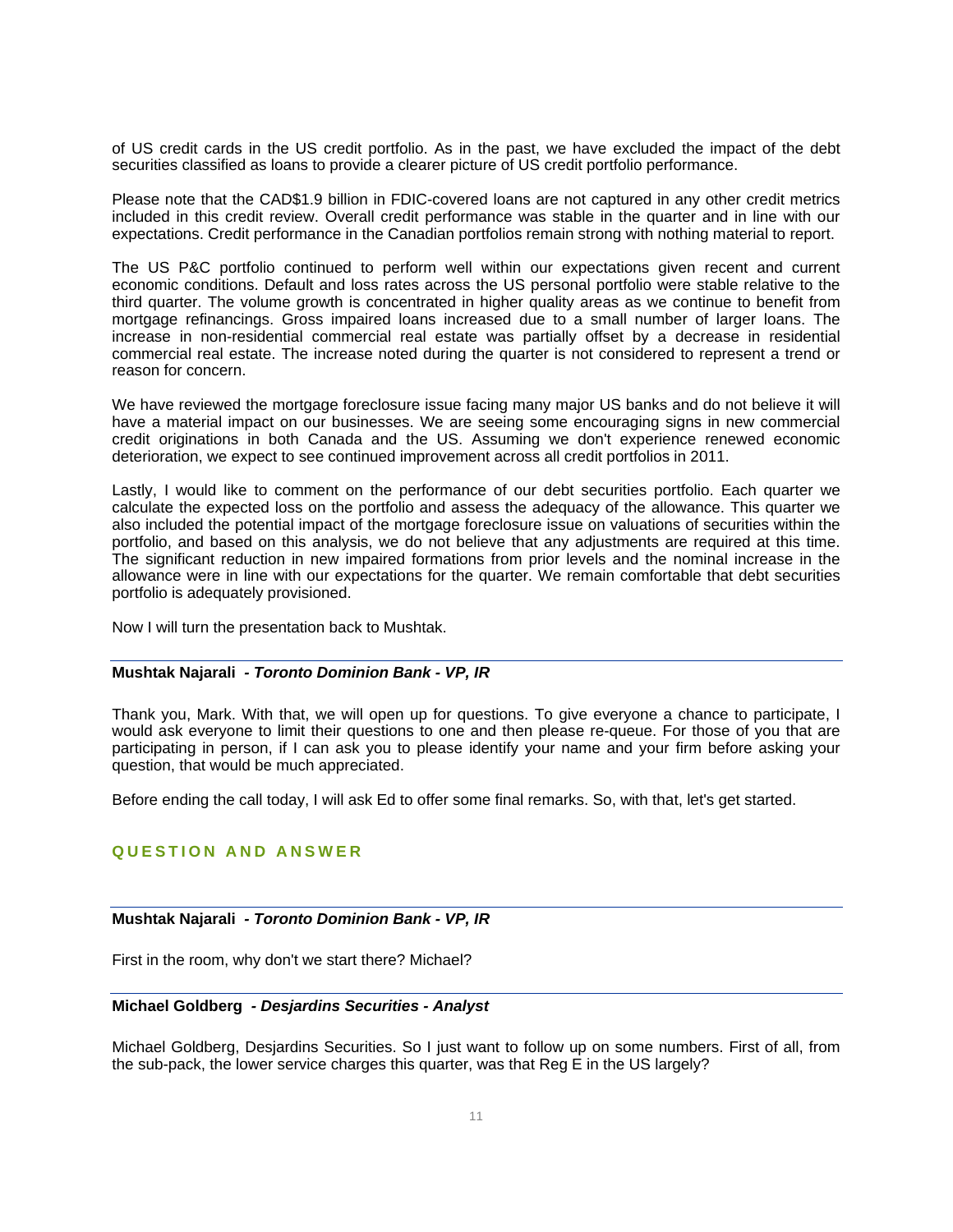### **Colleen Johnston** *- Toronto Dominion Bank - CFO & Group Head, Finance*

Yes, it was.

### **Michael Goldberg** *- Desjardins Securities - Analyst*

Okay. And you also note in the expense slide the depreciation accounting change. Can you quantify that?

### **Colleen Johnston** *- Toronto Dominion Bank - CFO & Group Head, Finance*

(microphone inaccessible)

#### **Michael Goldberg** *- Desjardins Securities - Analyst*

Okay. And one other more general question related to the dividend, why did you choose not to flow through the Ameritrade dividend that you received now to your own shareholders?

#### **Ed Clark** *- Toronto Dominion Bank - Group President & CEO*

Because we are still operating at the upper end of our dividend payout ratio, and we keep telling you the way we run our dividend policy has nothing to do with capital movements, and we regard the dividend from Ameritrade as essentially a capital movement. The way we look at it is we are going to look forward and say, what do we believe the clear, sustainable earnings are. And when we see that we will be well within our range, then we will move on the dividend.

#### **John Reucassel** *- BMO Capital Markets - Analyst*

John Reucassel, BMO Capital Markets. A question for Ed. You asked your own question of, we should ask you how much excess capital you have under the new rules. And you did not really answer it, so I guess I'm going to try. Do you have -- if Basel III rules are put in today as proposed and you had to meet them by Q1 2013, would you have any excess capital or what type of capital cushion would you have? I understand --

#### **Ed Clark** *- Toronto Dominion Bank - Group President & CEO*

Let me make sure I understand. I think if you ask -- if you are asking the question that I posed, that if we said that voluntarily Canada said, we will scrap Basel III and we are going to Basel IV and we're going to bring forward all of the deductions to 2013, do we believe we could meet that test? The answer is yes, we would have excess capital.

But I keep saying, you and the industry, you keep asking that question and you will eventually get your wish, and Canada will adopt that as its new rule, and I cannot understand why investors would want to do that. But you will have to explain that to me at some point.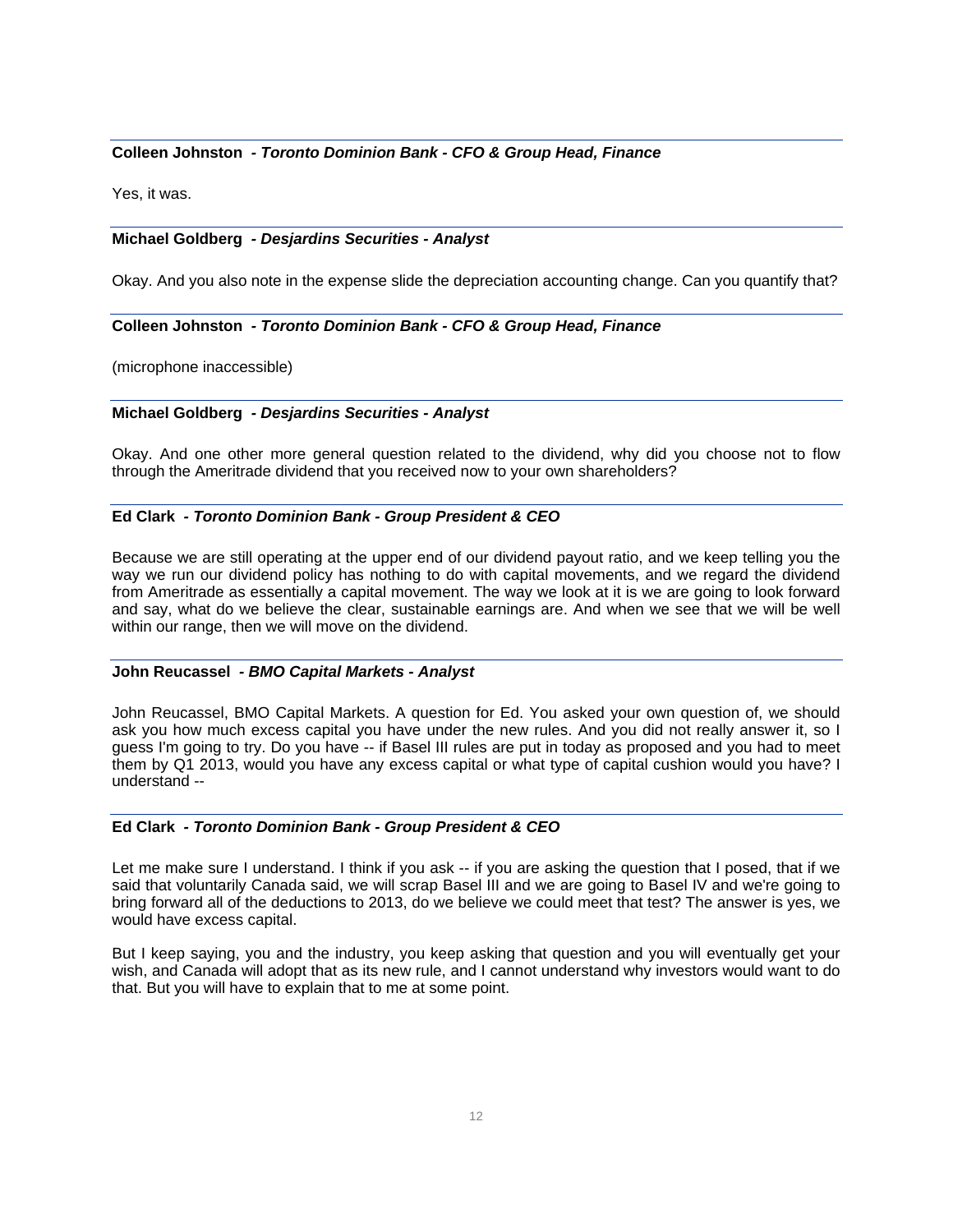#### **John Reucassel** *- BMO Capital Markets - Analyst*

Maybe I will take that off-line. But a question for Tim Hockey. Just what -- we have heard slower loan growth in Canada, so what does that mean to you, and can spreads stay flat if long-term interest rates stay where they are?

#### **Tim Hockey** *- Toronto Dominion Bank - Group Head, Canadian Banking and Insurance*

So, on the loan growth issue, as you say, we are slowing down, although we are at the high end of single digits. So we expect to be in the midrange of single digits by this time next year, if you will. And can spreads stay flat? We believe that we will see margins essentially on -- margins overall to basically bump around the level maybe a little bit of dip. No question competitive pressure is increasing, but that is our expectation on the outlook for the rest of the year.

#### **Darko Mihelic** *- Cormark Securities - Analyst*

Just a couple of questions, it's Darko from Cormark. Colleen, can you just talk a little bit about -- you took the one charge for the tax change at wholesale. Should our forward tax assumption for TD now change as a result of that?

### **Colleen Johnston** *- Toronto Dominion Bank - CFO & Group Head, Finance*

No, it should not. So if you look at our current adjusted effective tax rate, in the quarter we were at about 20%. I think you should be looking to an effective tax in probably somewhere in the 20% to 25% range going forward. But it does not have any -- that item does not have any effect on the tax rate going forward.

#### **Darko Mihelic** *- Cormark Securities - Analyst*

Okay. That is helpful and then just a couple of other number questions as well.

With respect to the expenses, some of the project cancellations you highlight in your notes at CAD\$26 million after-tax, does that imply that you cancelled a project that would have been ongoing CAD\$26 million, or is it a one-time cost in this quarter?

### **Colleen Johnston** *- Toronto Dominion Bank - CFO & Group Head, Finance*

It was a one-time cost in this quarter, and it essentially reflects a cost that had previously been capitalized where we when we canceled the project we wrote it off. That was about CAD\$26 million.

#### **Darko Mihelic** *- Cormark Securities - Analyst*

I see. Okay. And then finally, can you just talk to the tax rate intersegment-wise within the US as to what occurred there in the quarter that allowed you to produce earnings that were flat quarter over quarter?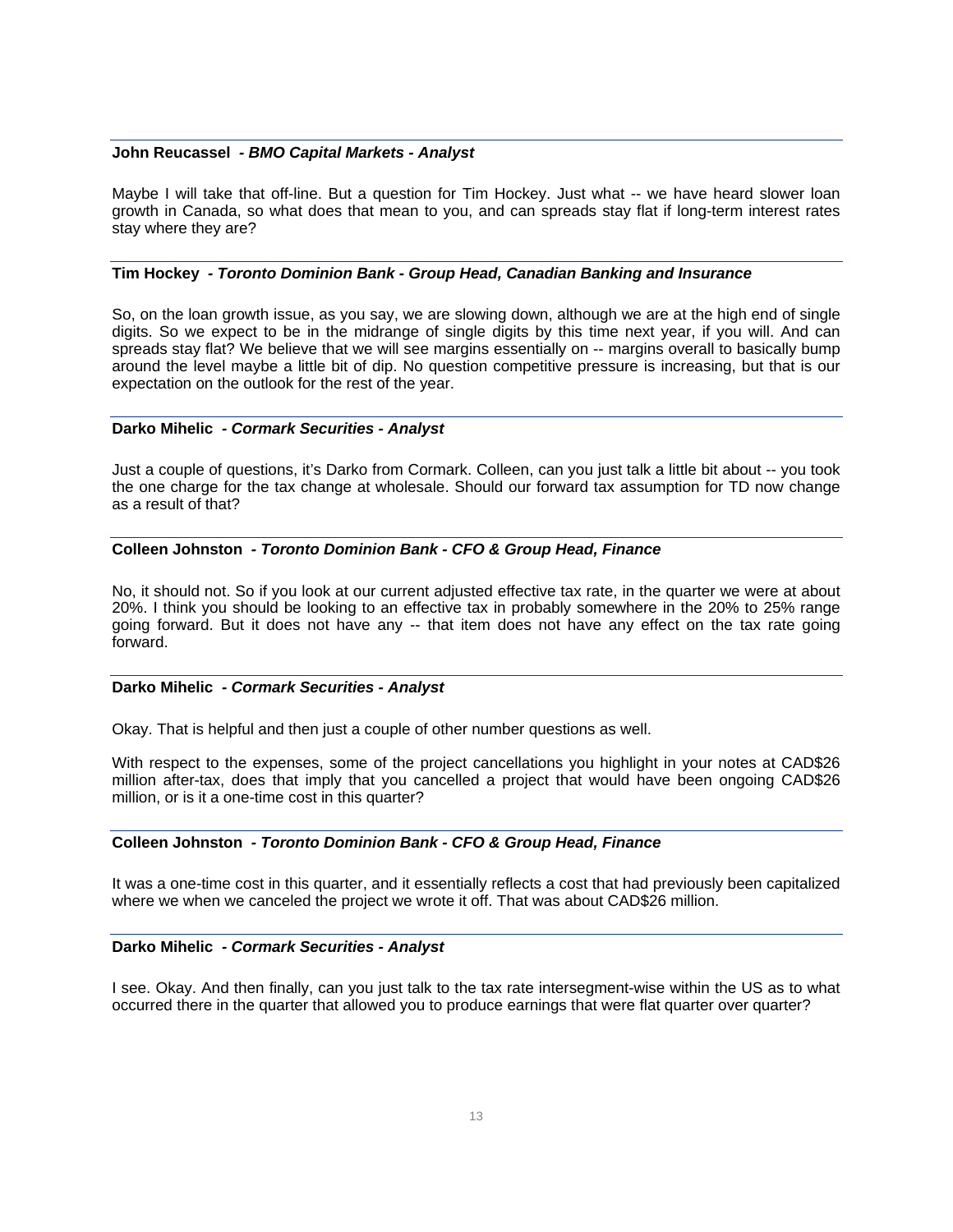### **Colleen Johnston** *- Toronto Dominion Bank - CFO & Group Head, Finance*

Yes, we had a bit of a swing in the tax line on a quarter-over-quarter basis. We actually had a tax charge in the third quarter, and we actually had an adjustment that when went the other way in the fourth quarter. So that swing was about CAD\$20 million quarter over quarter, positive change quarter over quarter.

#### **Darko Mihelic** *- Cormark Securities - Analyst*

Thank you. Maybe just one last housekeeping question.

### **Ed Clark** *- Toronto Dominion Bank - Group President & CEO*

We don't look at taxes as allowing us to do anything on earnings. They are simply a fact that we deal with.

### **Darko Mihelic** *- Cormark Securities - Analyst*

Bad choice of words. One last housekeeping question, Colleen, maybe for you. The corporate segment, a very large loss this year. I think last quarter you alluded to perhaps finding a way to better allocate corporate. Are we to expect something of that nature in Q1?

### **Colleen Johnston** *- Toronto Dominion Bank - CFO & Group Head, Finance*

Yes, that is still under way. And so what we will do in Q1 when we announce our Q1 results is you will see some movement of items out of the corporate segment into the businesses, and we will clearly lay out that impact to each of the businesses and again the impact on corporate segment. So look for that in Q1.

### **Unidentified Audience Member**

I guess falling under the banner of law of unintended consequences, with the move on the new capital ratios, obviously it is a negative impact. You are going to have to hold more capital because of your ownership of Ameritrade. Does this factor into your ownership levels or what your strategic plan is moving timelines backwards or forwards? Can you comment on that please, Ed?

### **Ed Clark** *- Toronto Dominion Bank - Group President & CEO*

Yes. No, not really. I think those kind of moves you should do on strategic basis, but also there is the simple fact in the case of our ownership of TD Ameritrade that we have a shareholders agreement that goes to 2016, and we have a minority shareholder that loves his stake in TD Ameritrade. And so even if I had thoughts, which I don't, but if I did, it doesn't matter anyway. So I think we are quite happy to stay where we are.

### **Mushtak Najarali** *- Toronto Dominion Bank - VP, IR*

Any other questions in the room? Okay. Operator, we have some calls on the line. Can you take the first call, please?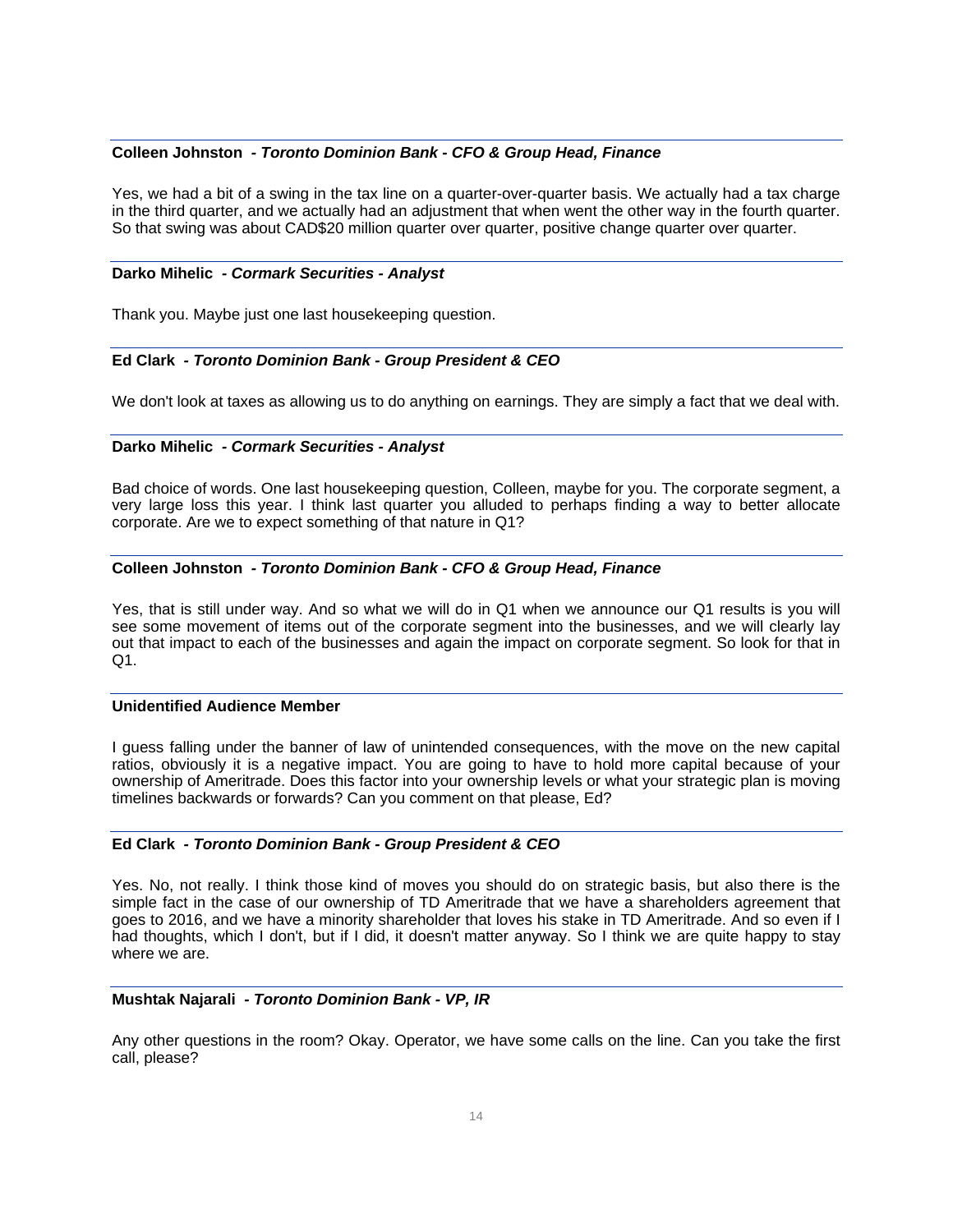### **Operator**

Robert Sedran, CIBC.

## **Robert Sedran** *- CIBC - Analyst*

I just wanted to ask about this mortgage foreclosure issue that is ongoing in the US. I gather that the direct impact to TD is minimal. If you could confirm that, that would be great. And then is there any indirect impact that could increase costs or just more regulatory noise as you look to grow in the residential mortgage business?

### **Mark Chauvin** *- Toronto Dominion Bank – Group Head & Chief Risk Officer*

I will take the first part of the question. When the mortgage foreclosure issue surfaced, we did an analysis, and I think the major areas that could potentially impact it is our normal foreclosure process. So we went through that, and we were satisfied that that would not be an impact.

Then the second issue would be in the non-agency (inaudible) mortgages. And the issue there was whether if the foreclosure issue slowed the market down for an extended period of time and had an impact of further reducing house prices, what would that have on our overall portfolio? So we factored that into our analysis of stress testing, and the conclusion was that while it could have some impact, we felt that it was within the range that we were currently provisioning. So we were quite comfortable with that.

Now, on the other side, I guess there is an issue that in the securities, if there is a class-action lawsuit, you might gain from them because putting them back to an organization. We have not seen anything that would be directly applicable to us now, but we would continue to follow that. And the other area would be whether we sold mortgages into situations that could be put back to us. But, again, that was a small business in the Legacy Bank, so we really don't feel that is an issue.

### **Bharat Masrani** *- Toronto Dominion Bank - Group Head, US P&C Banking*

With respect to your second part of your question on, is there an impact going forward, we don't think so. The rules are pretty clear as to how you process mortgages in the US. I'm not aware of any proposal to change those rules. So based on the information we have today, this should have no impact on doing our mortgage business going forward.

### **Operator**

Steve Theriault, Merrill Lynch Canada.

### **Steve Theriault** *- Merrill Lynch Canada - Analyst*

A question for Mark. How much credit improvement do you think we should expect to see in 2011? Unemployment is looking pretty sticky. Credit card losses actually look like they ticked up a touch in the quarter after a few consecutive quarters of improvement for you. Can you talk a little bit about your outlook for Canadian credit over the next, call it, 12 months and where you see losses eventually bottoming out this cycle given your loan mix? Is it 40; is it 35 basis points? How good can it get?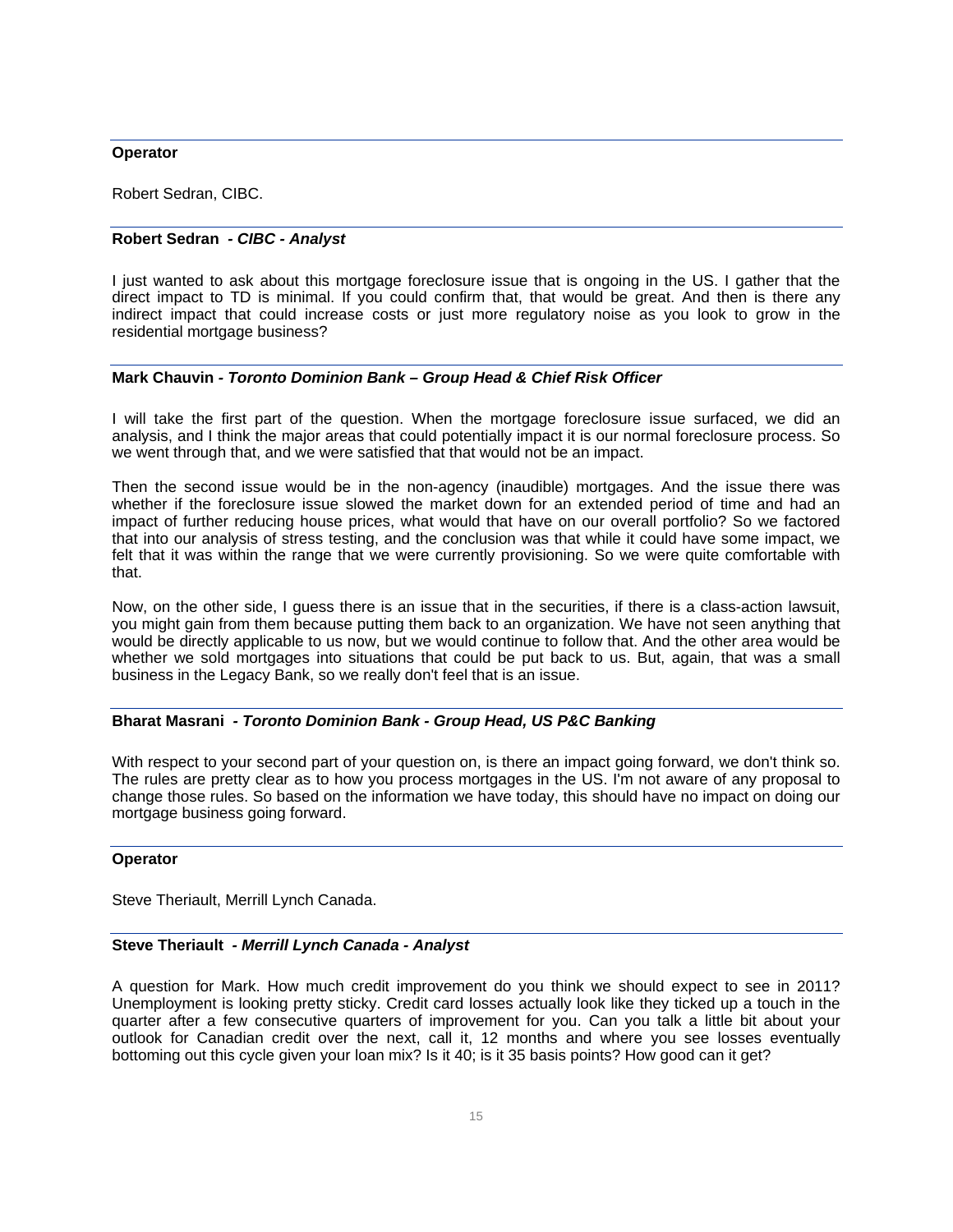#### **Mark Chauvin** *- Toronto Dominion Bank – Group Head & Chief Risk Officer*

Certainly. From a Canadian perspective, I mean if you look at the three major credit portfolios, the Canadian commercial portfolio is very strong, has had a historically low loss rate. I think we might -- I think it's going to continue to be a strong portfolio, but it would not be unusual to see a slight uptick there but nothing material, only because it is starting from such a strong position.

The same argument would be for the wholesale portfolio, the one loss incurred in the fourth quarter was on the runoff portfolio. But if you look at the full-year losses in the wholesale portfolio, it is essentially flat. We feel we have a strong portfolio, and I'm not worried about it. But it is credit losses, and there could be something. So it could up a little bit, but nothing that I would be concerned about.

If you look at the Canadian consumer, I think we feel that it is getting to a point where it is reaching a prerecession level from a normalization perspective on a larger portfolio. So from a basis point perspective, we are not looking for material gains, and you just have to factor that back into the side. So I would not look for a significant improvement there because I think it is in quite a good position to start.

In the US, as I mentioned in my comments, there we do feel that there will be improvement through into 2011.

#### **Steve Theriault** *- Merrill Lynch Canada - Analyst*

And what was the loss in the runoff book that you mentioned?

#### **Mark Chauvin** *- Toronto Dominion Bank – Group Head & Chief Risk Officer*

In the wholesale? That was the CAD\$15 million that was the wholesale loss in the fourth quarter. It was the merchant portfolio that we started running off about a year or two years ago.

#### **Operator**

Gabriel Dechaine, Credit Suisse.

#### **Gabriel Dechaine** *- Credit suisse - Analyst*

Just one housekeeping item here. The CAD\$118 million in other non-interest income, is that -- does that contain any gains on credit derivatives, and is that somehow tied to any of your credit experience this quarter?

#### **Colleen Johnston** *- Toronto Dominion Bank - CFO & Group Head, Finance*

That item is -- those are treasury-related items that are booked in the corporate segment. So that was a net positive in the quarter. As I mentioned though, our unallocated costs were up quite a bit, hence the fact that the corporate segment was -- there was some improvement, but not a significant improvement. So those were kind of the two moving parts.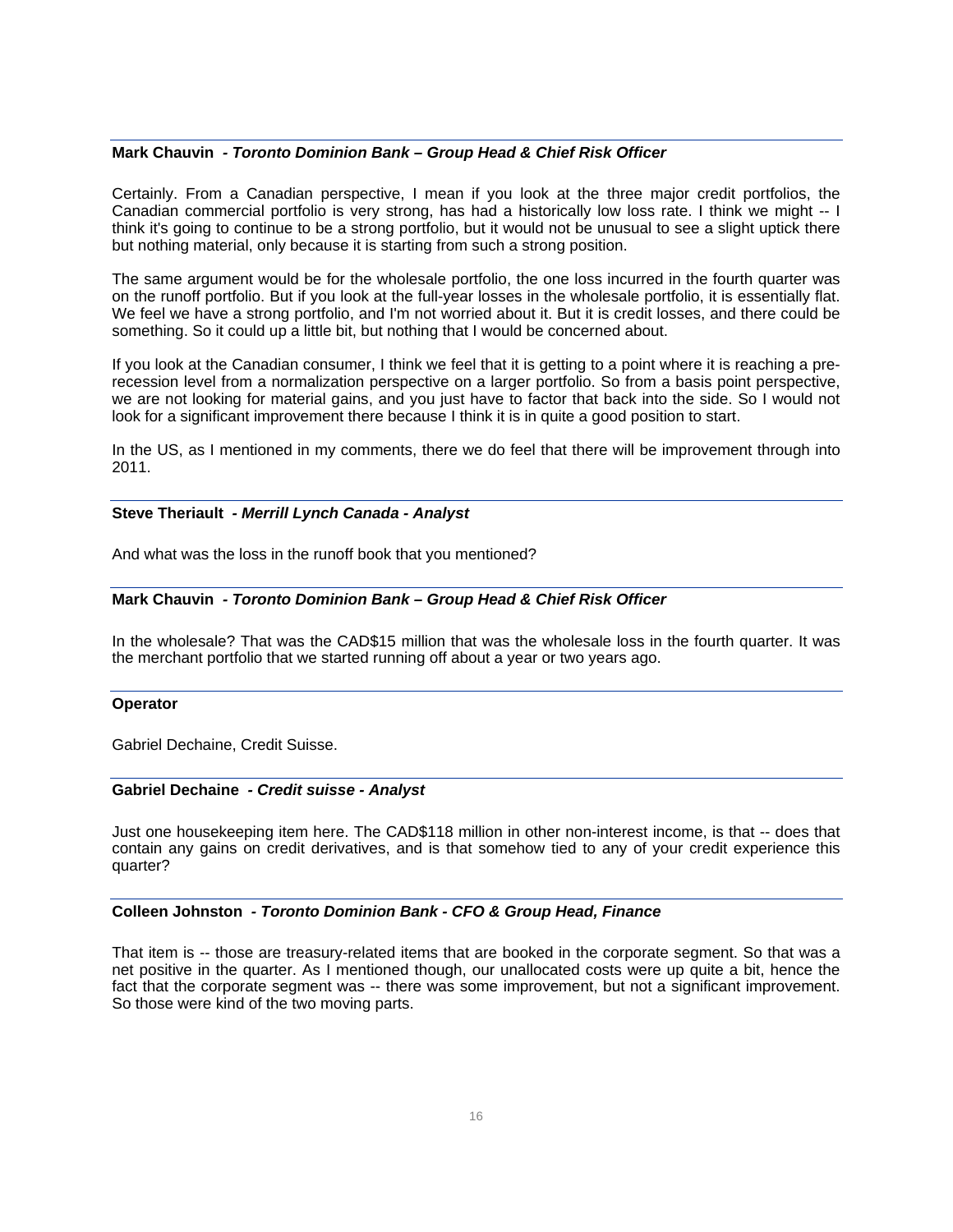### **Gabriel Dechaine** *- Credit suisse - Analyst*

Unallocated costs and unallocated benefit, is that --?

### **Colleen Johnston** *- Toronto Dominion Bank - CFO & Group Head, Finance*

Correct.

### **Gabriel Dechaine** *- Credit suisse - Analyst*

Okay. And then just the outlook, I'm trying to decipher some of your comments here. 2009 banks and TD being one of them, you benefited a great deal from a big surge in trading revenues this year. It was the year of credit improvement. I'm not hearing much bullish commentary on either one of those for 2011. What's it going to be to move the needle? Asset growth and margin expansion? Because margin expansion, I guess, Tim kind of commented on that. But what is the outlook? Is it asset growth, I guess, and do you think you're going to generate healthy asset growth in 2011?

### **Ed Clark** *- Toronto Dominion Bank - Group President & CEO*

Why don't we start with Bharat and say, how come you're going to earn more next year than you earn this year?

### **Bharat Masrani** *- Toronto Dominion Bank - Group Head, US P&C Banking*

Yes, there you go, excellent management. It is the end of the year.

### **Ed Clark** *- Toronto Dominion Bank - Group President & CEO*

These guys review at the end of this meeting. Very nervous.

### **Bharat Masrani** *- Toronto Dominion Bank - Group Head, US P&C Banking*

A great question. I would say we have got good momentum. We do have good long growth in our bank, although the macro headwinds are pretty stiff. As you probably know, general loan growth in the US is negative. But we have been able to take share because of our footprint, because of the model we run, service and convenience, because of our rating, because of our strong liquidity. And so we have had quite good growth and in the segments that we think are favorable to us.

So residential mortgages, for example, we had a very small base. So you have a huge uptick in the refi activity, which we have been able to take advantage of. These are our customers that were not having their mortgages with us previously and now are. So we have been able to grow that book.

So I see good momentum in volume growth, and hopefully it can offset some of the macro headwinds that we have. And secondly, in the US we talked about this at our Investor Day, we are in the process of optimizing our platform and our business where we will look at a higher cross-sell. We had a good start to it, and I expect improvements over the year. So overall I would say the fundamentals in the business should drive the increase that we talked about.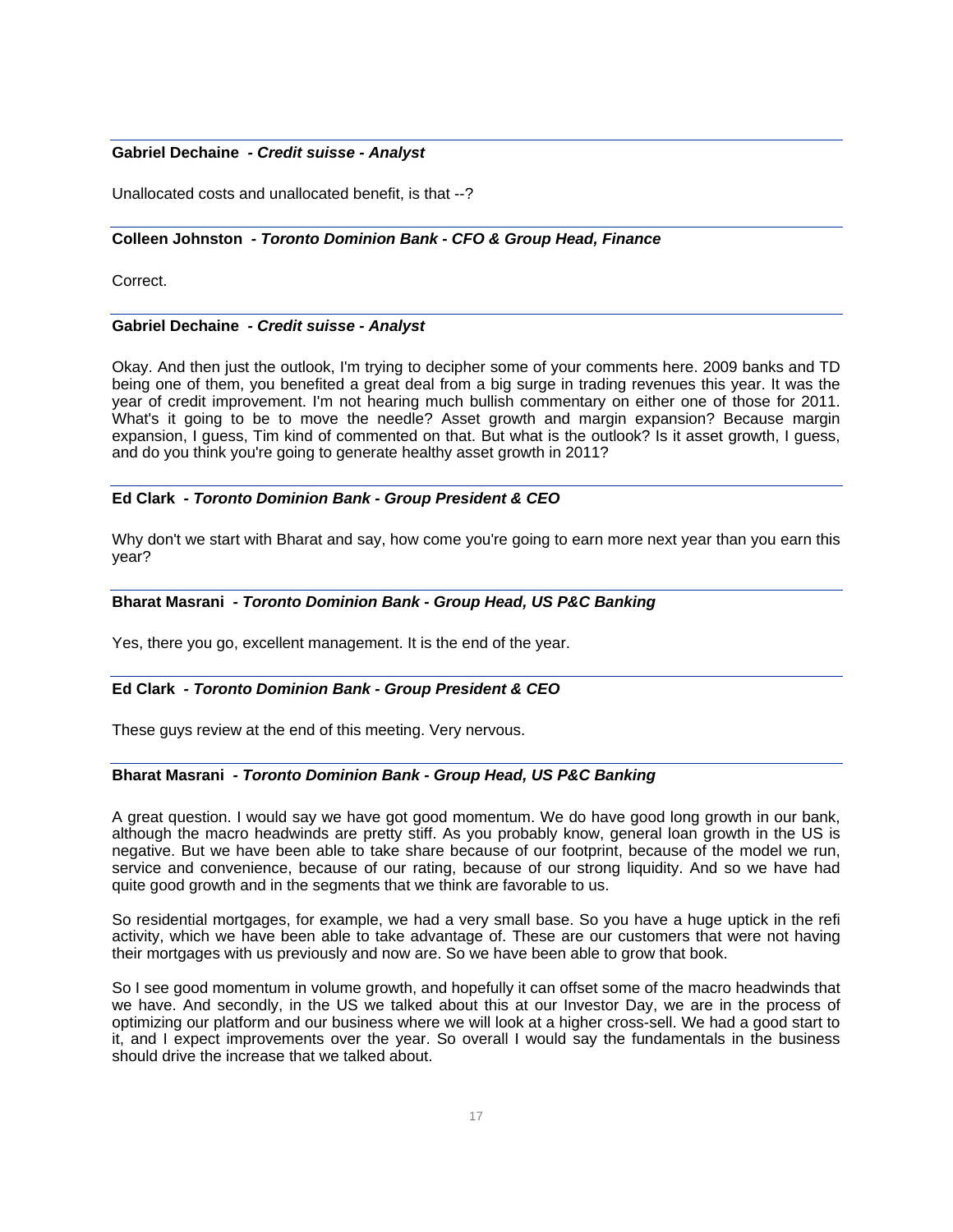Now having said that, could the macro situation turn out to be hugely different than what we are experiencing now? If it does, then we will have to find other ways of managing through it. But I feel over time the banks in the US have been able to adjust their models to fit the environment that they are operating in.

#### **Gabriel Dechaine** *- Credit suisse - Analyst*

And sorry, Ed, a quick one. Payout ratio target range?

### **Ed Clark** *- Toronto Dominion Bank - Group President & CEO*

On the dividends? We have not changed it. It is 35% to 45%. Bob, do you want to comment on whether - are you letting these guys off the hook -- (multiple speakers)

### **Bob Dorrance** *- Toronto Dominion Bank - Group Head, Wholesale Banking*

I think the difficulty obviously in forecasting our sector is that it is significantly macro-driven. So I'm not going to get into that. We talked about that before. But we have taken advantage I think of the last three years to invest in the earnings power of all parts of the business. So depending on what the environment allows, I feel we have greater earnings power. We have invested in our rates business in a significant way in New York on the US side. We have a U.S. Treasury business that has been growing and starting to produce money. We have built out a precious metals trading business that we are turning on the key probably next week. We have invested in the relationship that we have with TD Bank, America's Most Convenient Bank. We have lots of opportunities there to grow in line with them on their businesses. And we have significantly added to our investment banking business in that Canadian base, but with global initiatives around energy and mines and metals. So we have added talent, upgraded talent and continued to mature talent in that area, and that will drive revenue in the overall banking franchise.

So I think the earnings power of the deal is significantly better than it was in 2007. The markets will determine when that comes to fruition in terms of when we actually realize the earnings.

### **Mike Pedersen** *- Toronto Dominion Bank - Group Head, Global Wealth Management, Direct Channels, and Corporate Shared Services*

In terms of wealth, I think what we have said is that we expect to deliver a record year in earnings, so over CAD\$501 million. That was predicated on two things -- reasonably stable markets and then secondly some moderate interest rate rises in the second half of the year. Not so sure the latter will happen, but I actually feel pretty good at this time. We are bringing in net new money. We are investing in products and advisors in our technology. We continue to bring in new accounts, so very hopeful we can still do that.

### **Tim Hockey** *- Toronto Dominion Bank - Group Head, Canadian Banking and Insurance*

So that gave me a chance to make lots of notes about all the growth opportunities we have. So 21 new branches in 2010, and we are planning on 25 in 2011. We also made lots of investments in 2010 in new commercial bankers, about 150. We had about almost 20% to our mobile and mortgage specialist. So I guess the point being that we are quite confident that with that plus as was mentioned earlier, our announcement of opening up 300 branches on Sunday for growth opportunities and to better serve our customers, we are feeling quite confident about our growth aspects in 2011.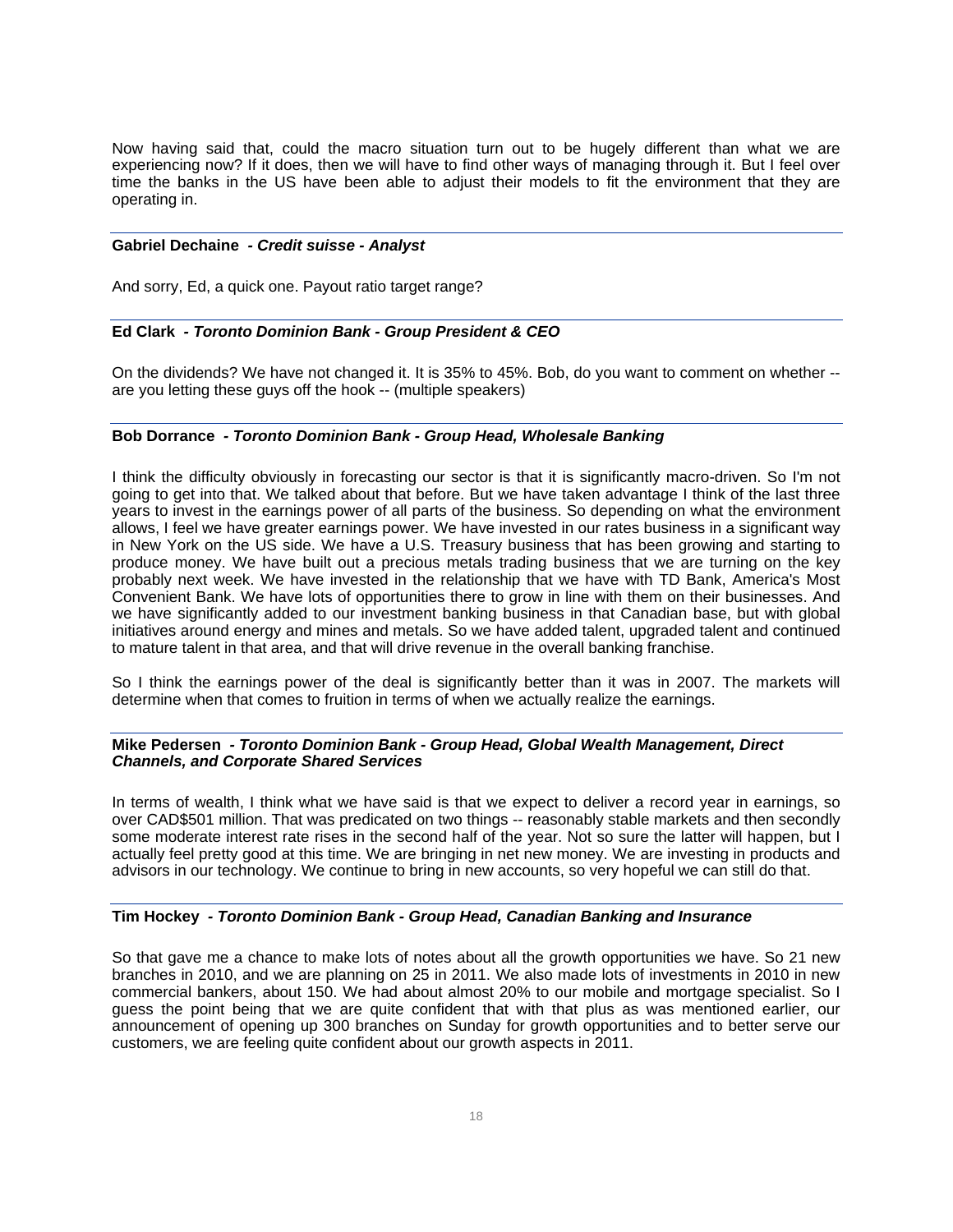To answer question that has been floating around obviously around the expense growth, as Colleen said, clearly there were some one-time items in the quarter. And I guess what you're really looking for is, are we confident that we have not established a new step function increase in expense run-rate, and the answer to that is absolutely yes. And even if expense -- even if revenue growth rates comes down, we are very confident that we can bring our expense growth rate down commensurate to still have good operating leverage in the year.

### **Ed Clark** *- Toronto Dominion Bank - Group President & CEO*

Just to finish up on insurance?

#### **Tim Hockey** *- Toronto Dominion Bank - Group Head, Canadian Banking and Insurance*

I would say on the insurance front, we are quite confident that there is very strong underlying fundamentals and that it is poised for quite significant uptick in 2011.

#### **Ed Clark** *- Toronto Dominion Bank - Group President & CEO*

So just to provide a summary, as I was alluding to in my remarks, I think we feel kind of this odd feeling that if you look at the world, I think you have to feel more nervous about the world than you felt six months ago. And so you have all of these big structural issues around the world, whether it is in trade imbalance with China, the housing, it is the fiscal problems in the US, and then obviously the sovereign crisis in Europe. And yet when we talk to our operators and we get down to the ground, people today would be more optimistic than they were a quarter ago. And so you have this disjunction of whether -- which of these things are going to prevail, and I don't think we can tell you that. But certainly on the ground we are quite pleased with what we are seeing and how our operating businesses are actually operating.

#### **Operator**

Peter Routledge, National Bank Financial.

#### **Peter Routledge** *- National Bank Financial - Analyst*

Just a question on your deposit business in the US. You have got quite a healthy run-up in deposits from TD Ameritrade. How inexpensive are those deposits? Do they price like just core deposits from your retail network, and how are they likely to price in a rising rate environment? That would be the first question.

#### **Bharat Masrani** *- Toronto Dominion Bank - Group Head, US P&C Banking*

And so the pricing of those deposits is with TD Ameritrade. It is a TD Ameritrade decision as to how they price it, but I think historically they have shown that they are able to grow that book and consistently, and it seems to be quite stable. But exactly what their pricing strategies might be, I think it is more appropriate for TD Ameritrade to answer.

As far as the bank is concerned, we manage those deposits for them. We manage it for very nominal fee and are happy to do that, and they are split within TD Bank Financial Group's treasury strategies.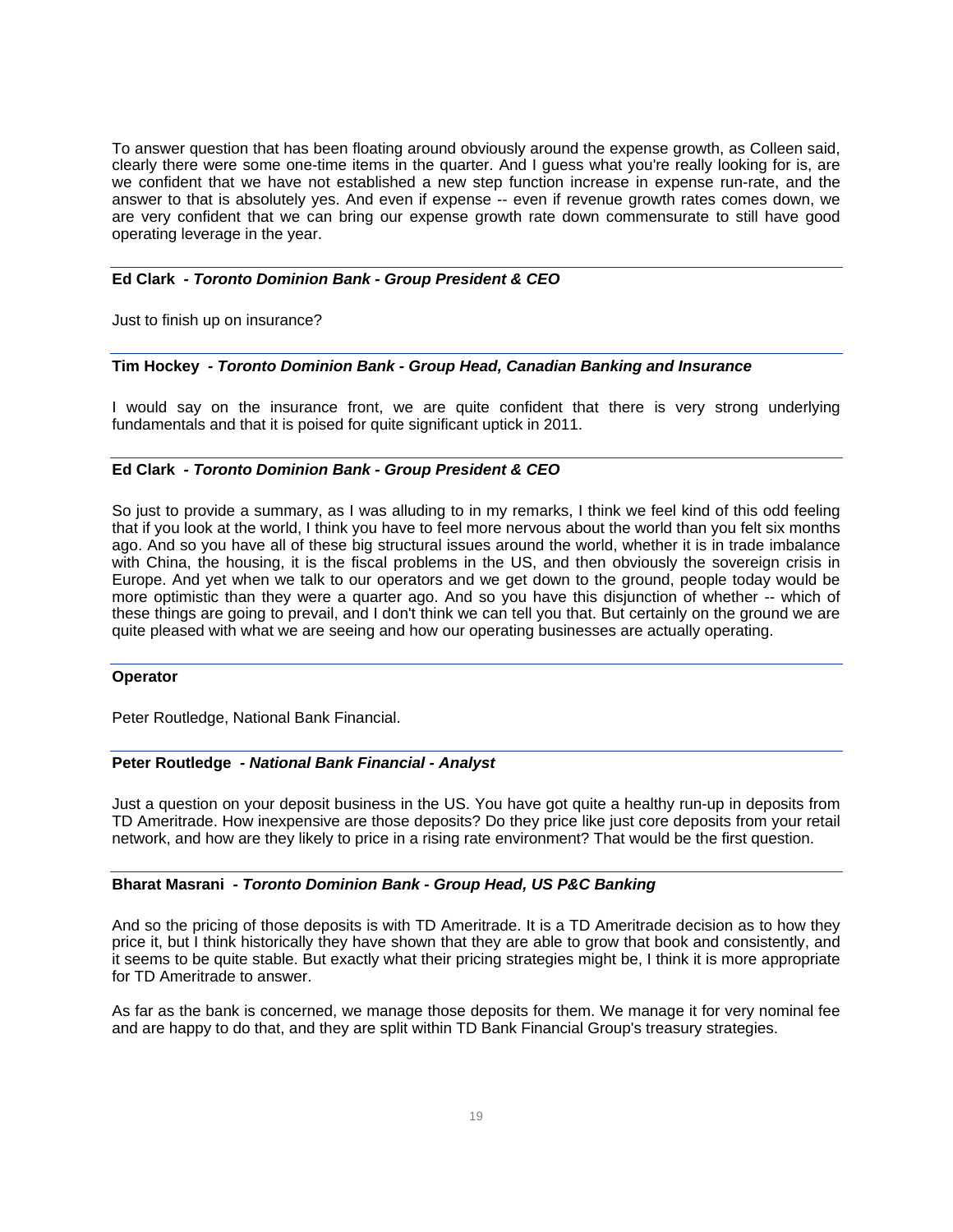### **Ed Clark** *- Toronto Dominion Bank - Group President & CEO*

We have been public. As we pay them LIBOR minus 25 and they set the LIBOR duration, and then they price -- raising deposits whatever they want to, but most of those deposits are low to no interest paying deposits to them.

#### **Peter Routledge** *- National Bank Financial - Analyst*

And that money has to be -- it is brokerage money. Could it run off as quickly as it has come on in a healthier economy when people may be looking to get back in the market?

### **Ed Clark** *- Toronto Dominion Bank - Group President & CEO*

Our experience is that it is remarkably sticky. Their franchise is an act -- is heavily an act of trader franchise, and traders -- it may not be well known -- but they actually keep a remarkable amount of cash, and they are relatively indifferent to what they are getting paid on the cash because the cash is there to do trades. And so our experience is that quite a proportion of them -- we obviously watch quite closely as we do everywhere in the bank -- what do we think the elasticity of those deposits are to interest rates, and how fast could they move on? But a remarkable proportion are quite sticky.

### **Peter Routledge** *- National Bank Financial - Analyst*

Okay. And then on the government side, which is I guess CAD\$13 billion, normally I guess this would not be an issue, but the states do have cash flow challenges potentially ahead of them, one of which I'm sure will be possibly New Jersey. Any signs or concerns that you may have -- a bit of not so much a runoff, but just cash going out to support the states' operating budgets?

#### **Bharat Masrani** *- Toronto Dominion Bank - Group Head, US P&C Banking*

I would say generally we have been re-doing and re-energizing our government banking business to ensure that we are only attracting the type of business that is more relationship oriented, where we are not the shop for hot money. Because we don't have an interest in that. I think that our group has done a reasonable job. Our growth in government deposits has not been as robust as the rest of the book, and I think that is fine as far as I'm concerned.

And your question on, as these state governments or municipalities are stretched and are they going to run this down? These are more operating type of funds, Peter. Maybe they will. I cannot say for sure. But we have seen -- these are relatively stable. And the issue of how much we keep and how much we grow depends on our strategy of whether we want to pursue a relationship with a particular state or a particular municipality. But I have not seen rundown of these deposits for the reason that you just cited.

### **Peter Routledge** *- National Bank Financial - Analyst*

Just the last question on the CRE portfolio, commercial real estate. I see your construction portfolio, at least non-accruals, tend to be trending down, but just your normal regular commercial mortgage nonaccruals tend to be rising as a percent of loans outstanding. Is this just something that will take another year or two to work through, and is there any hockey stick coming that you are worried about?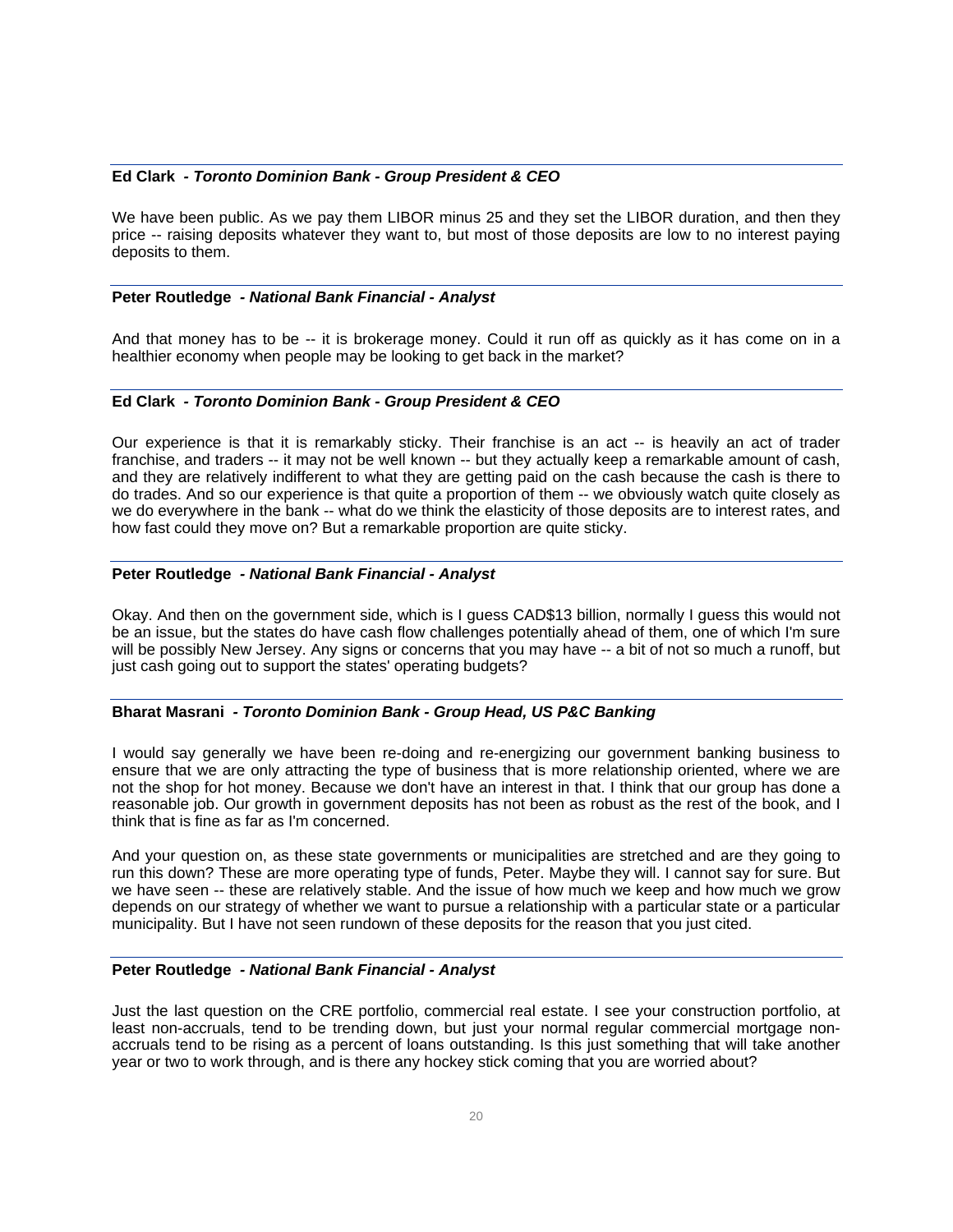#### **Mark Chauvin** *- Toronto Dominion Bank – Group Head & Chief Risk Officer*

As you point out, the riskier portfolio, the residential real estate, is trending down. I mean I think we are at the end of that. In terms of the CRE, we did not get to come up. It is lagging the other portfolio as you would expect. But we're really not looking for a hockey stick. We have been concerned about that portfolio for a while, and it has continued to pleasantly surprise us, and I think it will continue that is weathering the economic periods quite well. And we don't look for a -- in fact, as we look at these loans, we try to look at what loans are vulnerable and kind of get as much of a picture ahead of time. And that does not -- that is not showing us any significant warning signals or anything that would be contradicting our view that we think it will start to recede and go down in 2011.

#### **Operator**

Sumit Malhotra, Macquarie Capital Markets.

### **Sumit Malhotra** *- Macquarie Capital Markets - Analyst*

Firstly, on Ed's comments on capital, I think one of the reasons the market has been so focused on ensuring that the banks can get to the proposed levels as quickly as possible, which, as you suggests seems to be the end of 2012, is that the comments from the local regulators OSFI when they followed up Basel seemed to indicate that any capital deployment moves the banks are going to make, be it acquisitions, dividends, buybacks have to take into account meeting those requirements and any market requirements that make come on top of that.

So I guess the question I put to you, you told us you are pretty sure you would have excess capital at that period of time. But how does that impact your thought process on potential acquisition opportunities that may arise for you in the US, especially since it seems like the pricing environment has been getting beneficial in that regards again?

### **Ed Clark** *- Toronto Dominion Bank - Group President & CEO*

Well, obviously to the extent to which I have excess capital, then I can do them. In other cases, if I -- if it turns out that the regulatory rules say I cannot, I don't have excess capital, then I'm going to have to issue shares for them. And the discipline of having to issue shares is not a bad thing. You want to make sure when you look at an acquisition that, even if you use cash, that it would be a good acquisition if you, in fact, had issued shares to do it.

My only point is we have a set of rules. I think the regulators around the world are reading the market as wanting people to move faster, and I don't understand why that is in the interest of the shareholders to do that. And, as I say, I am very concerned that if we get into this, 'I always have more capital than you' and we keep raising the tests higher and higher, we are putting a lot of capital into the banks, but is not going to be very productive and is not actually necessary to make them safe. And the consequence of that is that banks are going to either lend less or they will buy less other corporations. And, as you know, in the United States, there are a number of banks sitting there not capable of servicing their clients because they don't have the capital base to do that.

So I'm just concerned that the market is building this -- the regulators are responding to what they see as market pressure to actually go to a Basel IV. And I don't understand why the market wants people to go to even higher tests. That is the part that I have missed, but John is going to tell me after this call why that is the case.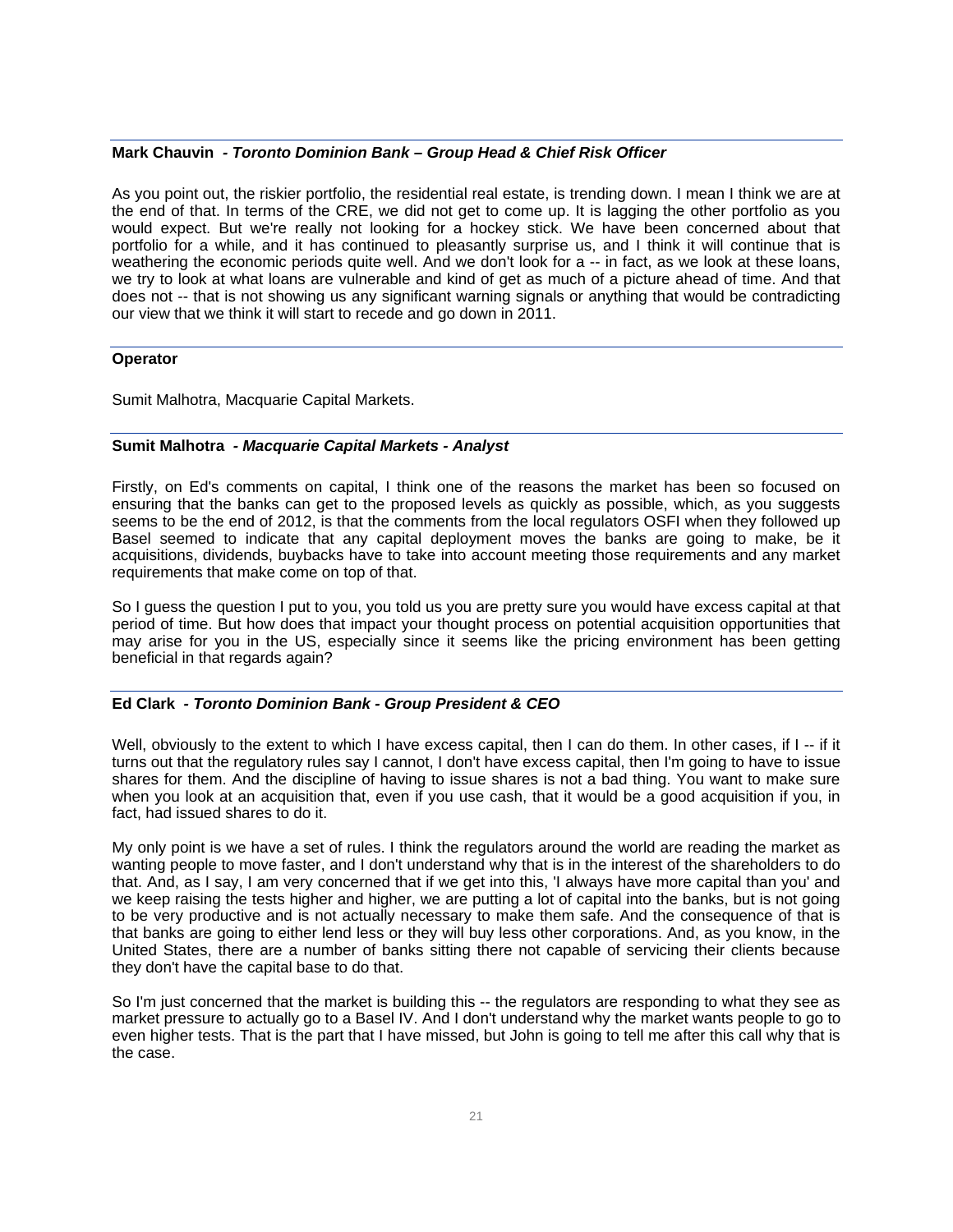#### **Sumit Malhotra** *- Macquarie Capital Markets - Analyst*

Well, I certainly -- I understand where that is coming from. I look at your two largest competitors in Canada who have recently undertaken transactions, and look everybody has a different strategy, but obviously their transactions are very low RWA-related in nature. And I think this most recent deal that you close down at about CAD8 billion. So the thinking becomes here, you have talked about the fact that almost any deal you do pricewise now is going to be something that should be beneficial to your ROIC. And I think what I'm getting at here is, will you be somewhat handcuffed from taking advantage of those opportunities because of the capital position?

#### **Ed Clark** *- Toronto Dominion Bank - Group President & CEO*

(technical difficulty)-- You can see that there is even more than me that dislikes your question. Just to repeat what I'm saying, we have a reasonable set of unknowns. It may be that other people don't have unknowns, but we do not now know today what the final impact of IFRS is. We don't know what the impact of moving the US to Basel II is. We don't know the impact, the full impact, of counterparty risk, and the difference in views are not trivial. So there are substantial differences.

Other banks may have less complicated balance sheets and don't have counterparty risks, I don't know. But I know for us that we cannot come up with a precise number. But if we take our most conservative estimates on all of those variables, we could meet all the rules in January 1, 2013, including advancing all of the deductions, which I think would be a mistake, but you guys may get the regulator to do that eventually. We could do that and still have surplus capital. But we don't know how much surplus capital yet. Until we know that, I cannot really answer a question as to whether it is a constraint or not.

#### **Sumit Malhotra** *- Macquarie Capital Markets - Analyst*

Okay. I hear you thanks. And I will make this one hopefully much quicker and lastly for Bharat Masrani. I have certainly heard you on the fact that TD's loan growth has outperformed its peers, particularly over the last couple of years, and you have showed us some good slides at the investor day that demonstrated that. It sounds like you are of the view that you are going to continue to do so in the near term.

Just thinking not so much about TD's position in the US, just structurally right now with the consumer and commercial market in the US, what kind of systemwide loan growth is your team expecting for the US in 2011?

#### **Bharat Masrani** *- Toronto Dominion Bank - Group Head, US P&C Banking*

As we talked about at Investor Day, we are seeing -- we hope to see some firming in the market where generally the whole market goes up slightly. And, as Ed mentioned, we are getting some positive vibes from our clients on the ground that things appear to be stabilizing.

So I do expect perhaps not as robust as one might want, but some growth in the market. In fact, I think a couple of the publications over the last week or so came out with some numbers that finally you are seeing some secular loan growth in the US in the C&I book.

So hopefully that is real. So I do expect the market either to stabilize or to grow slightly and for us to outgrow whatever the market gives us.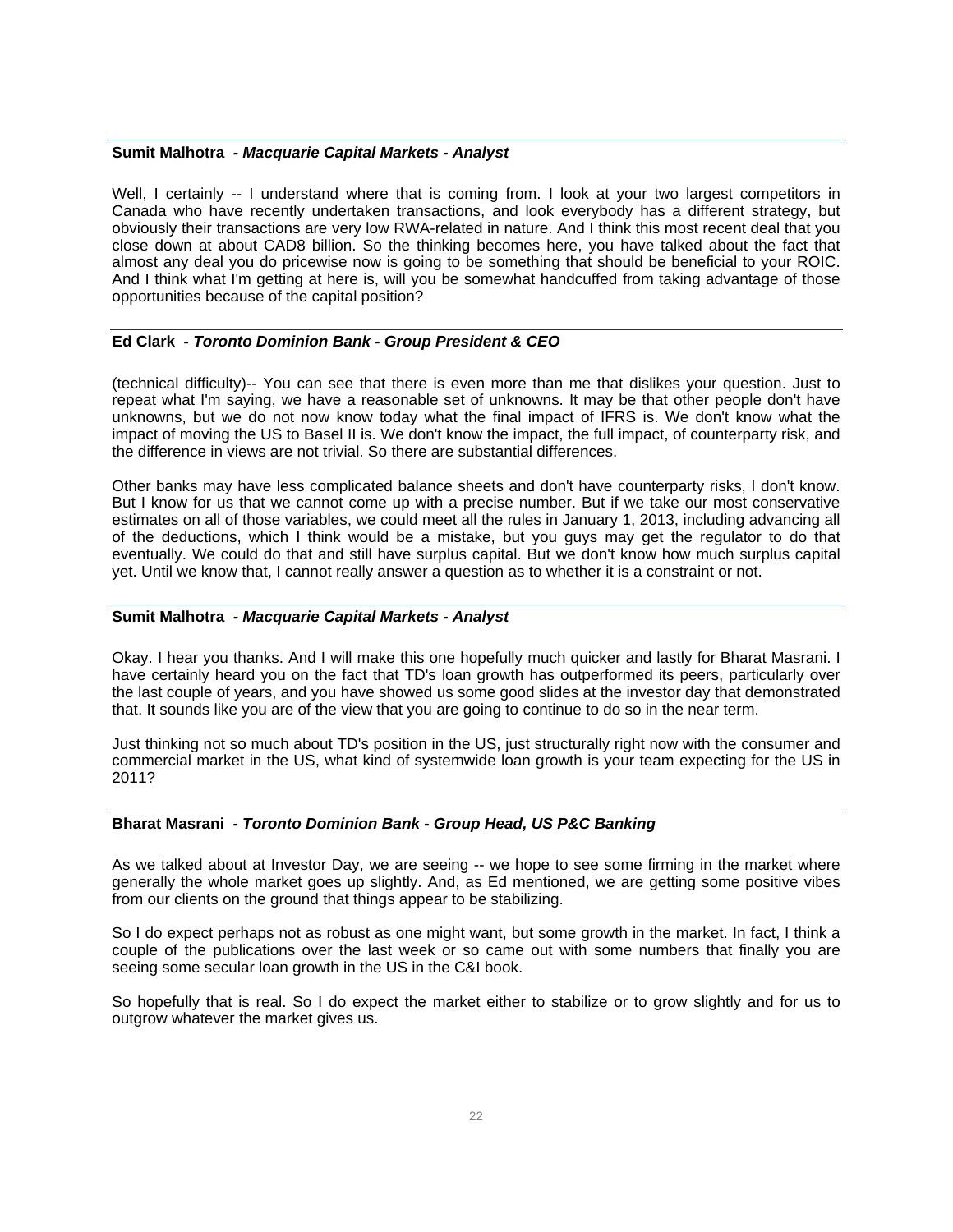#### **Operator**

Brian Klock, KBW.

### **Brian Klock** *- KBW - Analyst*

On slide 32 of your presentation you talk about it and I think you kind of highlighted this a little bit today, commercial real estate in the US business. They were saying that gross impaired loans doubling in the office space and the CAD\$3.7 billion loan portfolio in there for office. Can you give us a little color? Is that in one particular region you are seeing that Or maybe just provide some color on that increase in the [GILs] there?

### **Mark Chauvin** *- Toronto Dominion Bank – Group Head & Chief Risk Officer*

The office portfolio, I mean we have looked at that, and it is really not concentrated in any specific geographic region. It tends to be out of the central cores, which generally speaking in the last couple of years, it has been better to be outside the cores. So I really don't -- I would not have anything more specific to add than that, other than it's not concentrated in a particular area or a particular type or to clients, and we are not really seeing anything unusual in it.

### **Brian Klock** *- KBW - Analyst*

And just one quick question for Ed. You mentioned a little bit about excess capital and deployment through acquisitions in the US. I mean I guess there is quite a few US banks that are still capital deficient. Do you see any opportunity -- I guess when you are thinking about TSFG is now in and you're integrating that. How soon could we back in the acquisition game if something came up?

### **Ed Clark** *- Toronto Dominion Bank - Group President & CEO*

I don't think we have changed our position from where we have been. I would say that there is sufficient uncertainty about the macroeconomic environment and the regulatory environment in the United States that we are probably still focused on small deals and not large deals. You know if something that was small came up that fit our strategy and we thought we could make money on it, we would do, but we are not anxious to do at this stage a large deal.

Now I'm probably not going to tell you I announced the moment when I change my mind and then go do a large deal, but you will hear about it when I did it. But right now I can tell you that I'm not focused on doing a large deal.

### **Operator**

Mario Mendonca, Canaccord Genuity.

### **Mario Mendonca** *- Canaccord Genuity - Analyst*

A question for Tim Hockey, but before I do, I just want to express my sort of for almost shock that we are spending this much time talking about capital in Canada just given everything that you hear about European banks. The fact that we are still -- we are fussing about it just surprises me.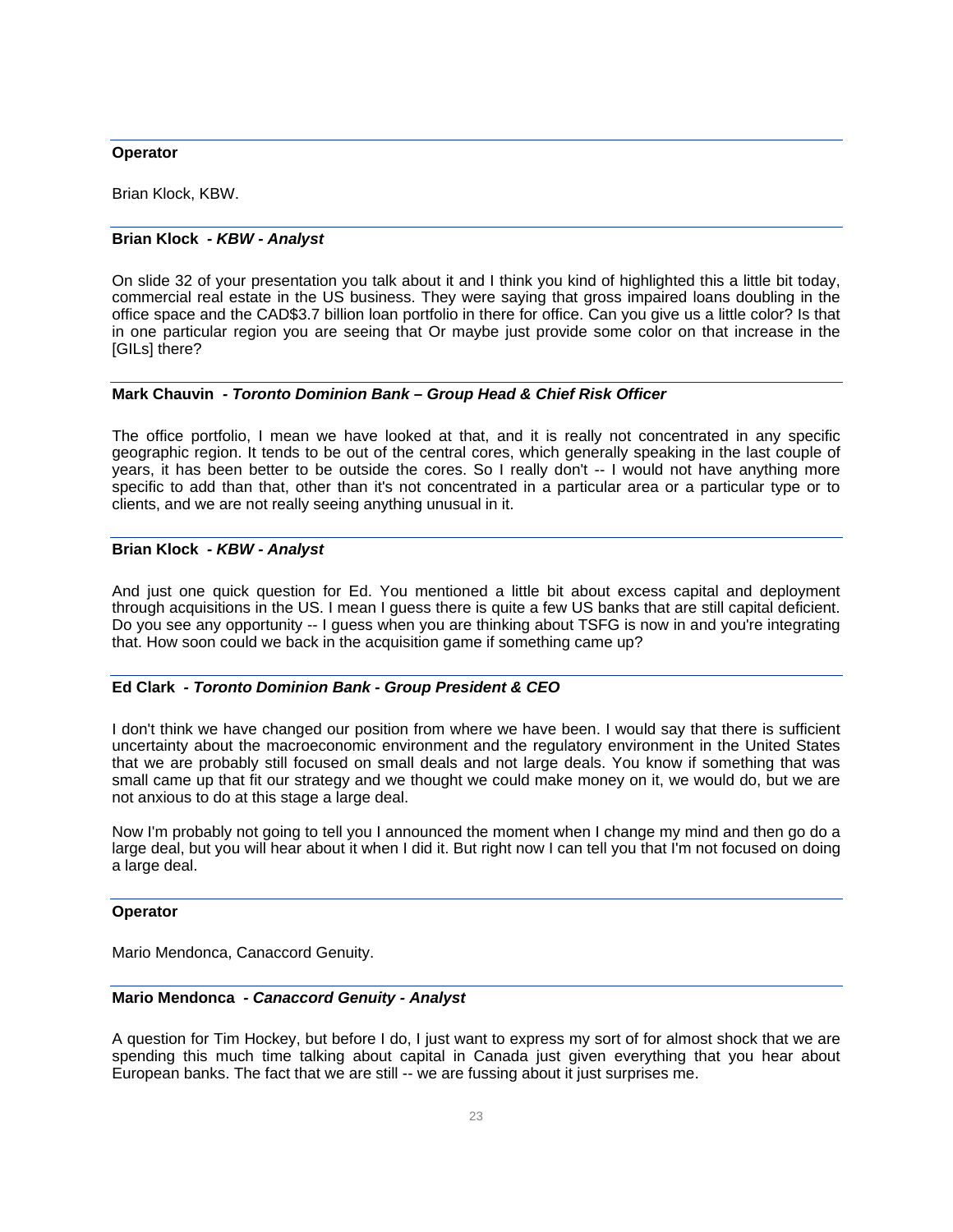But a question for Tim, first. You talked about loan growth in Canada slowing to the mid-single digits by this time next year. Can I enter that interpret that as meaning that you would expect it to just gradually get there so that throughout -- for all of 2011, you are still looking at maybe mid to high single digit loan growth in Canada?

### **Tim Hockey** *- Toronto Dominion Bank - Group Head, Canadian Banking and Insurance*

I would say mid, I'm fairly confident in 2011. Absolutely right. Part of that is a function of our -- the economic growth, and frankly, part of it is an assumption we will continue to gain market share in both business and personal lending.

#### **Mario Mendonca** *- Canaccord Genuity - Analyst*

And perhaps, maybe this is a bit of a softball, but do you subscribe to the view that TD can continue to take market share in 2011 simply because of scale and service arguments?

### **Tim Hockey** *- Toronto Dominion Bank - Group Head, Canadian Banking and Insurance*

Let's see, what should my answer be? How about absolutely?

### **Mario Mendonca** *- Canaccord Genuity - Analyst*

So if the industry is -- because the industry is talking mid-single digits. So that is why I'm a little surprised you would stick with mid-single digits and not think a little higher than that?

#### **Tim Hockey** *- Toronto Dominion Bank - Group Head, Canadian Banking and Insurance*

Maybe it has to do with the assumption as to what the underlying economic growth is. I believe we will beat the market, and it is about what our forecast would be. They might have a different view of underlying growth.

#### **Operator**

Brad Smith, Stonecap Securities.

#### **Brad Smith** *- Stonecap Securities - Analyst*

Just a quick question, I hate to do it to you, Mario, on capital. But the issue that I would just like to address is the capital logged in your US subsidiaries, if we look at their call reports at the operating TD Bank NA, I see over 25 billion of capital. When I look at your supplementary package, I see just under \$18 billion of capital being used to calculate the ROIC. I'm just wondering if someone could explain what the difference is and where it arises in the sub-pack?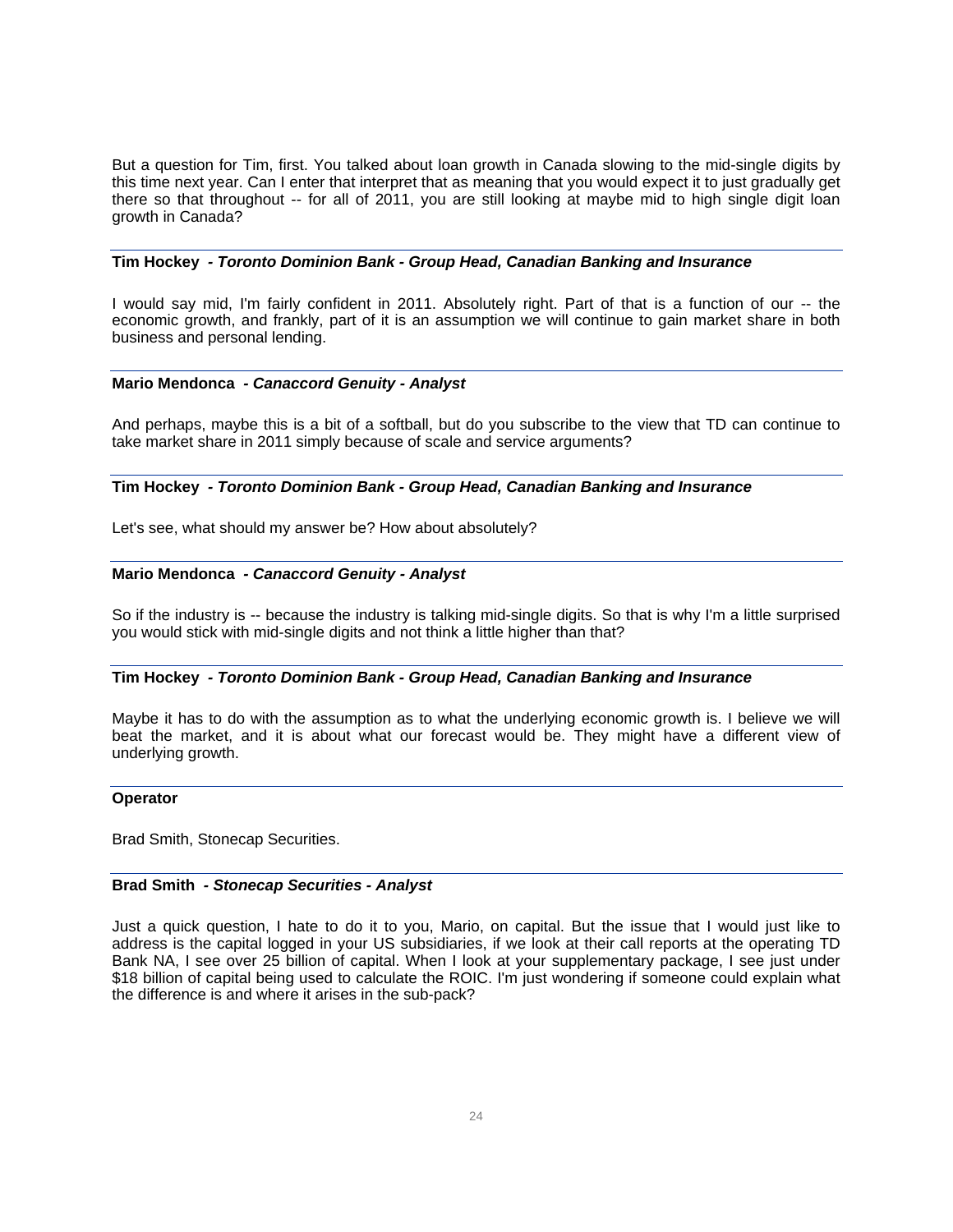#### **Colleen Johnston** *- Toronto Dominion Bank - CFO & Group Head, Finance*

Well, essentially it --- Brad it's Colleen -- you don't see it in the supplementary. Because, frankly, we can downstream capital all day long to the United States, and there are certain different rules in the US in relation to how much capital we have to hold for various types of criticized or classified assets. We obviously hold the appropriate levels in the US, but that essentially does not affect our capital at the top of the house.

So what you are looking at and the segment itself is you're looking at the invested capital, which is essentially all of the original goodwill and intangibles, plus then the operating capital that we need to run the business, and that is how we are measuring invested capital for the US.

#### **Brad Smith** *- Stonecap Securities - Analyst*

Thank you, Colleen. Can you just explain where the \$25 billion comes from in the operating subsidiary, please?

### **Colleen Johnston** *- Toronto Dominion Bank - CFO & Group Head, Finance*

Well, again, it is essentially -- it can be funding that we downstream from Canada.

# **Brad Smith** *- Stonecap Securities - Analyst*

Funding that you downstream from Canada?

### **Colleen Johnston** *- Toronto Dominion Bank - CFO & Group Head, Finance*

Yes, that essentially becomes capital in the US.

#### **Brad Smith** *- Stonecap Securities - Analyst*

It becomes converted then? It is a debt funding that gets converted to equity capital in the US subsidiary?

#### **Colleen Johnston** *- Toronto Dominion Bank - CFO & Group Head, Finance*

Yes, essentially you can -- again, whether it is capital that we have raised or whether it is debt, it qualifies as capital in the United States.

#### **Brad Smith** *- Stonecap Securities - Analyst*

And does that contribute to the relatively low tax rate that you reported in the segment?

### **Colleen Johnston** *- Toronto Dominion Bank - CFO & Group Head, Finance*

The tax rate -- the lower rate is due to a tax structure that we have, and that does affect our capital at the holdco level, not at the operating company level.